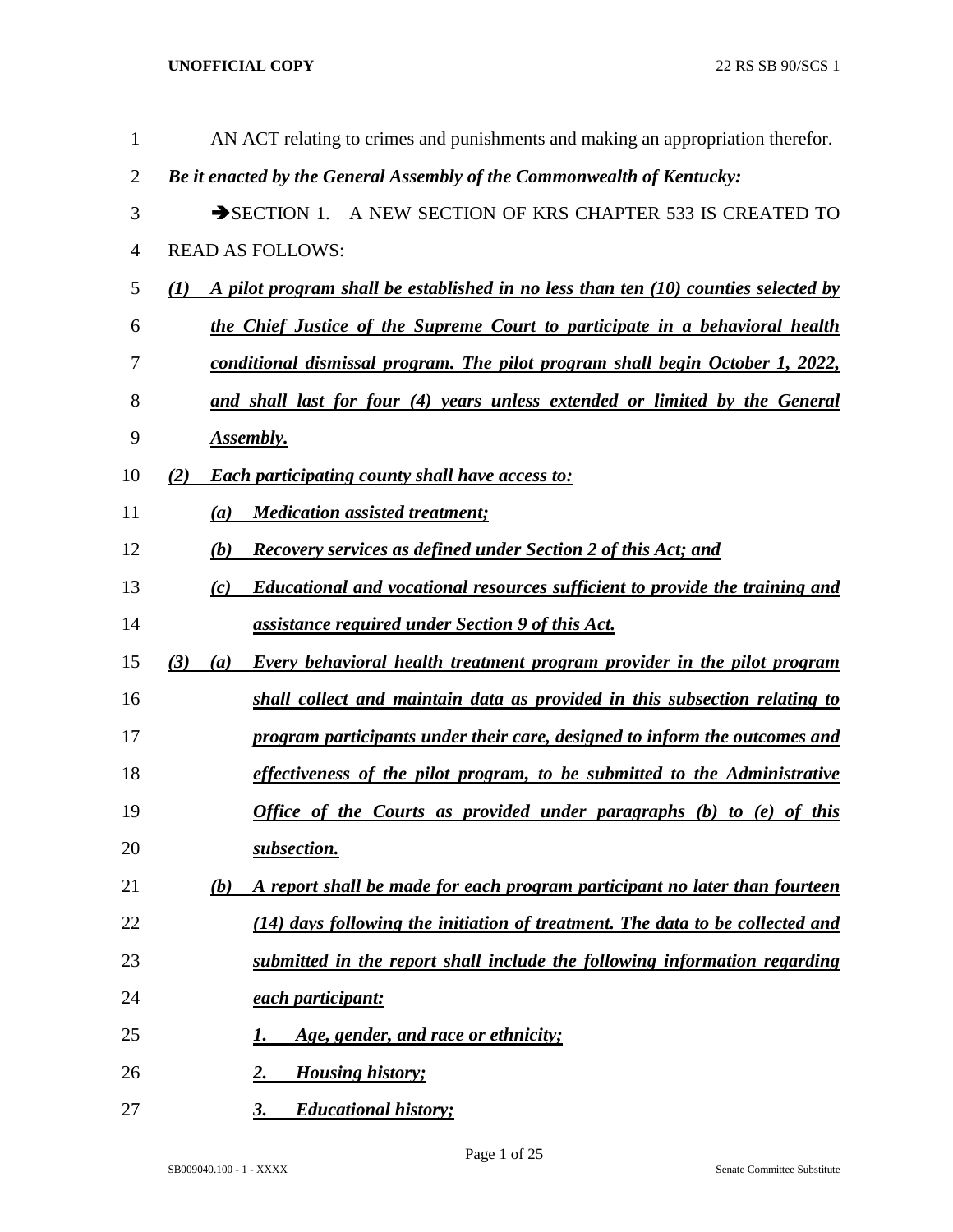| 1  | 4.  | <b>Employment history;</b>                                                    |
|----|-----|-------------------------------------------------------------------------------|
| 2  | 5.  | <b>Past involvement in addiction recovery and treatment for a substance</b>   |
| 3  |     | <u>use disorder;</u>                                                          |
| 4  | 6.  | <u>Past treatment for a mental health disorder; and</u>                       |
| 5  | 7.  | <b>Criminal history.</b>                                                      |
| 6  | (c) | A second report shall be made for each program participant identified in      |
| 7  |     | paragraph (b) of this subsection no later than twenty-eight (28) days after   |
| 8  |     | filing the initial report and shall provide the progression of the program    |
| 9  |     | <u>participant including but not limited to:</u>                              |
| 10 | 1.  | Continuation in the program;                                                  |
| 11 | 2.  | The status and type of recommended treatment;                                 |
| 12 | 3.  | <b>Employment or job training;</b>                                            |
| 13 | 4.  | <b>The status and type of educational training;</b>                           |
| 14 | 5.  | <b>Housing status;</b>                                                        |
| 15 | 6.  | Any other information the program provider determines may assist in           |
| 16 |     | <u>evaluation of the pilot program; and</u>                                   |
| 17 | 7.  | If the participant has been discharged from the program due to an             |
| 18 |     | <u>inability or unwillingness to meet the terms and conditions of the</u>     |
| 19 |     | <u>treatment program, including the specific reason for the discharge.</u>    |
| 20 | (d) | Subsequent reports shall be filed on a quarterly basis. The initial quarterly |
| 21 |     | report shall be submitted no later than January 15, 2023, with reports due    |
| 22 |     | thereafter on January 15, April 15, July 15, and October 15 of each year of   |
| 23 |     | the pilot program. The quarterly reports shall include for the reporting      |
| 24 |     | <u>period:</u>                                                                |
| 25 | 1.  | <b>The information required under paragraph (c) of this subsection as it</b>  |
| 26 |     | relates to each program participant, including the length of time the         |
| 27 |     | <i>individual has been a program participant;</i>                             |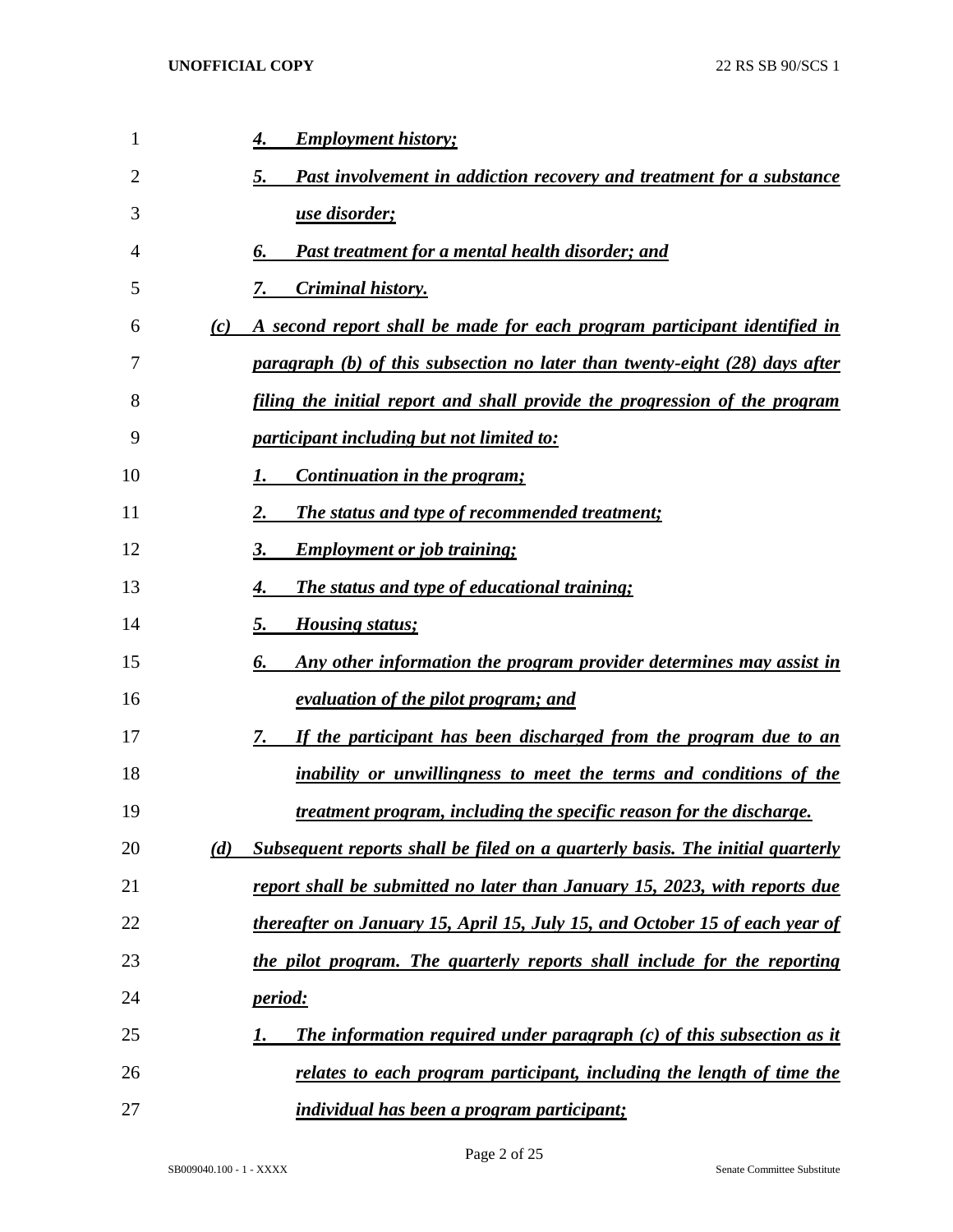| $\mathbf{1}$   |            | The number of clinical assessments performed by the program<br>2.                   |
|----------------|------------|-------------------------------------------------------------------------------------|
| $\overline{2}$ |            | <i>provider;</i>                                                                    |
| 3              |            | The total number of individuals participating in the behavioral health<br><b>3.</b> |
| 4              |            | <u>conditional dismissal program with that provider;</u>                            |
| 5              |            | The number of individuals who remain in compliance with the terms<br>4.             |
| 6              |            | and conditions of the treatment program;                                            |
| 7              |            | 5.<br>The number of individuals who have been discharged from the                   |
| 8              |            | program due to an inability or unwillingness to meet the terms and                  |
| 9              |            | conditions of the treatment program, including the specific reason for              |
| 10             |            | the discharge;                                                                      |
| 11             |            | 6.<br>For any individual discharged under subparagraph 5. of this                   |
| 12             |            | paragraph, the length of time the individual participated in the                    |
| 13             |            | <i>program</i> ;                                                                    |
| 14             |            | The number of individuals who have been discharged from the<br>7.                   |
| 15             |            | program upon successful completion of the treatment program                         |
| 16             |            | requirements;                                                                       |
| 17             |            | 8.<br>The number of individuals who have received medication-assisted               |
| 18             |            | <i>treatment and the result of that treatment;</i>                                  |
| 19             |            | 9.<br><b>The number of individuals who have completed a recommended job</b>         |
| 20             |            | <u>skills or job training program; and </u>                                         |
| 21             |            | The number of individuals who have completed a recommended<br>10.                   |
| 22             |            | <u>educational component of the program.</u>                                        |
| 23             | <u>(e)</u> | A final report shall be filed for each program participant no later than            |
| 24             |            | thirty (30) days following discharge from the program and shall contain, at         |
| 25             |            | <u>a minimum, the following information:</u>                                        |
| 26             |            | If the discharge from the program was due to an inability or<br>1.                  |
| 27             |            | unwillingness to meet the terms and conditions of the treatment                     |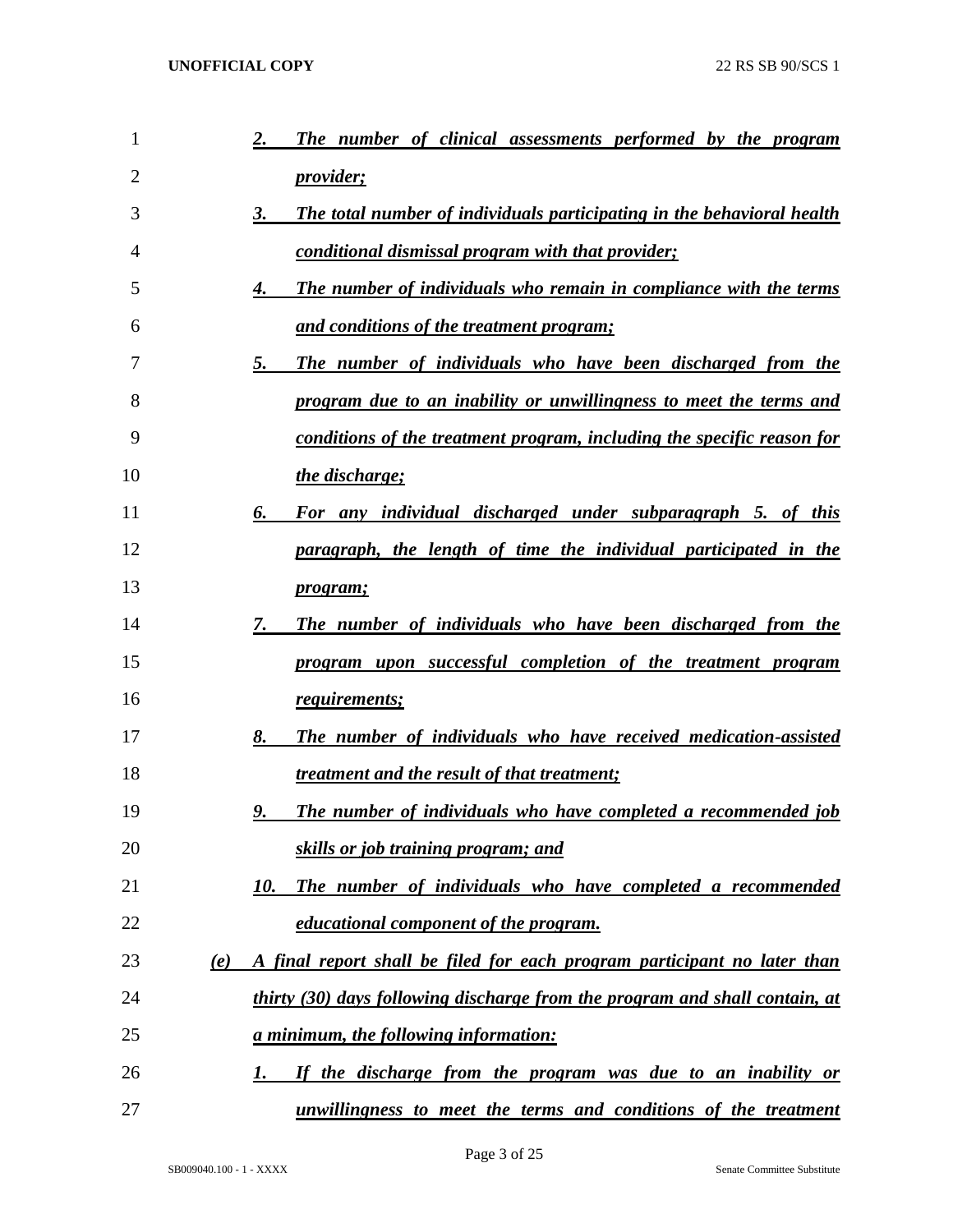| 1  | <i>program the:</i>                                                                          |
|----|----------------------------------------------------------------------------------------------|
| 2  | <b>Specific reason for the discharge;</b><br>a.                                              |
| 3  | $\bm{b}$ .<br><b>Length of time the individual participated in the program;</b>              |
| 4  | <b>Goals met during the participation period;</b><br>c.                                      |
| 5  | $\boldsymbol{d}$ .<br><b>Identified barriers to completion of the program, if known; and</b> |
| 6  | <b>Recommended adjustments to the behavioral health conditional</b><br>e.                    |
| 7  | dismissal program that could provide a greater probability of                                |
| 8  | successful completion to similar participants; and                                           |
| 9  | 2.<br>If the discharge from the program occurred upon successful                             |
| 10 | <u>completion of the program requirements:</u>                                               |
| 11 | <b>The length of time the individual participated in the program;</b><br>a.                  |
| 12 | $\boldsymbol{b}$ .<br>A summary of the specific programs completed and goals                 |
| 13 | <i>attained by the participant;</i>                                                          |
| 14 | What continued treatment, if any, is recommended; and<br>c.                                  |
| 15 | $\boldsymbol{d}$ .<br><b>Recommended adjustments to the behavioral health conditional</b>    |
| 16 | dismissal program that could provide greater benefit to similar                              |
| 17 | <i>participants.</i>                                                                         |
| 18 | (4)<br>The attorneys for the Commonwealth participating in the pilot program shall           |
| 19 | submit quarterly reports to the Administrative Office of the Courts. The initial             |
| 20 | quarterly report shall be submitted no later than January 15, 2023, with reports             |
| 21 | due thereafter on January 15, April 15, July 15, and October 15 of each year of              |
| 22 | the pilot program. The quarterly reports shall include for the reporting period:             |
| 23 | The number of eligible defendants, including the defendant's race,<br>(a)                    |
| 24 | ethnicity, and gender, who were offered participation in the behavioral                      |
| 25 | health conditional dismissal program but declined to participate;                            |
| 26 | The number of eligible defendants, including the defendant's race,<br>(b)                    |
| 27 | ethnicity, and gender, who sought to participate in the program but whose                    |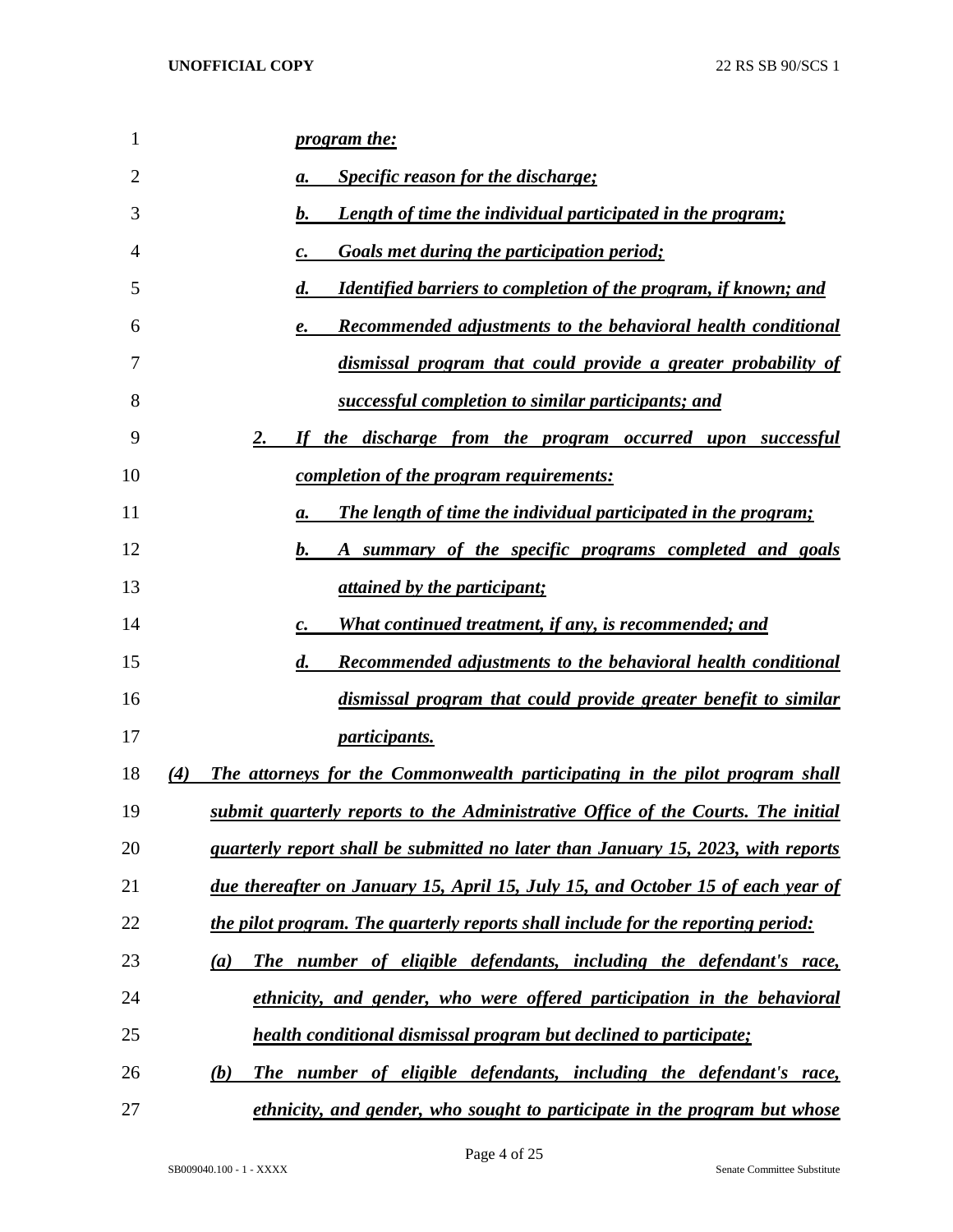| 1              |     | participation was not agreed to by the attorney for the Commonwealth;                                |
|----------------|-----|------------------------------------------------------------------------------------------------------|
| $\overline{2}$ |     | The number of victims, if there is an identified victim, who did not<br>(c)                          |
| 3              |     | <i>participate in the process; and</i>                                                               |
| 4              |     | The number of victims, if there is an identified victim, who did not agree to<br>(d)                 |
| 5              |     | the defendant's participation in the program.                                                        |
| 6              | (5) | If the attorney for the Commonwealth did not agree to an eligible defendant's                        |
| 7              |     | participation in the behavioral health conditional dismissal program, he or she                      |
| 8              |     | shall include in each quarterly report to the Administrative Office of the Courts                    |
| 9              |     | the specific offenses charged for that defendant, and the substantial and                            |
| 10             |     | compelling reasons, based upon delineated facts specific to the defendant, why                       |
| 11             |     | the defendant was denied participation in the program.                                               |
| 12             | (6) | The Chief Justice of the Supreme Court shall submit an annual report to the                          |
| 13             |     | <b>Legislative Research Commission, the chair of the Senate Standing Committee</b>                   |
| 14             |     | on Judiciary, the chair of the House Standing Committee on Judiciary, and the                        |
| 15             |     | Governor by January 31 of each year that includes the information received from                      |
| 16             |     | the attorneys for the Commonwealth and the providers for the counties                                |
| 17             |     | participating in the behavioral health conditional dismissal program. The report                     |
| 18             |     | shall include the information reported under subsections $(3)$ to $(5)$ of this section              |
| 19             |     | and shall also include:                                                                              |
| 20             |     | The number of defendants assessed who did not meet the eligibility<br>(a)                            |
| 21             |     | requirements for the program following the clinical assessment;                                      |
| 22             |     | The specific offenses charged for each defendant and the classification of<br>(b)                    |
| 23             |     | <u>offenses charged;</u>                                                                             |
| 24             |     | The percentage of defendants participating in the program who successfully<br>(c)                    |
| 25             |     | completed the program;                                                                               |
| 26             |     | percentage of defendants discharged from<br><i>the</i><br>(d)<br><b>The</b><br><u>for</u><br>program |
| 27             |     | noncompliance; and                                                                                   |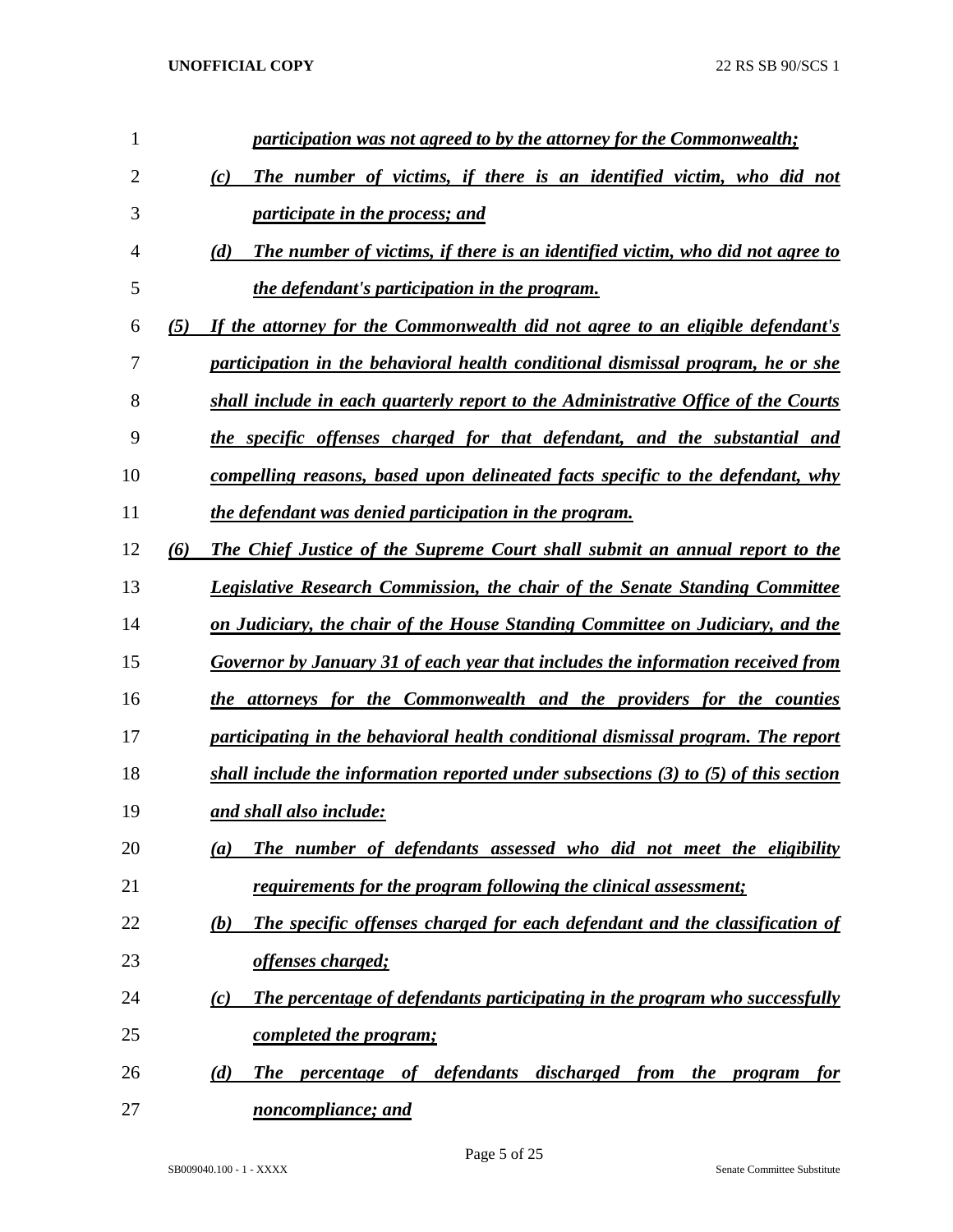| $\mathbf{1}$   |     | The percentage of defendants who are arrested, convicted, and incarcerated<br>(e)          |
|----------------|-----|--------------------------------------------------------------------------------------------|
| $\overline{2}$ |     | within six $(6)$ months, one $(1)$ year, and two $(2)$ years of successful                 |
| 3              |     | completion of the program.                                                                 |
| 4              |     | SECTION 2. A NEW SECTION OF KRS CHAPTER 533 IS CREATED TO                                  |
| 5              |     | <b>READ AS FOLLOWS:</b>                                                                    |
| 6              |     | As used in Sections 1 to 8 of this Act:                                                    |
| 7              | (I) | "Behavioral health conditional dismissal program" means a program designed                 |
| 8              |     | to provide an eligible person who has a behavioral health disorder and who has             |
| 9              |     | been charged with a qualifying offense an alternative to receive treatment and             |
| 10             |     | recovery support services addressing the behavioral health disorder instead of             |
| 11             |     | <i>incarceration, resulting in dismissal of the charges upon successful completion;</i>    |
| 12             | (2) | "Behavioral health disorder" means a mental health disorder or substance use               |
| 13             |     | disorder, or both;                                                                         |
| 14             | (3) | "Behavioral health treatment program" means a plan or recovery program,                    |
| 15             |     | <b>based upon a clinical assessment, that:</b>                                             |
| 16             |     | <b>Identifies and incorporates recovery services to meet the specific treatment</b><br>(a) |
| 17             |     | and recovery goals and the needs of the individual served;                                 |
| 18             |     | (b)<br>Addresses the social determinants of health to include housing,                     |
| 19             |     | transportation, access to medical care, and meaningful employment; and                     |
| 20             |     | Considers a full continuum of care;<br>(c)                                                 |
| 21             | (4) | "Clinical assessment" means an assessment that is performed by a qualified                 |
| 22             |     | mental health professional in accordance with the most recent American Society             |
| 23             |     | of Addiction Medicine criteria for a substance use disorder, and the most recent           |
| 24             |     | edition of the American Psychiatric Association's Diagnostic and Statistical               |
| 25             |     | <b>Manual of Mental Disorders for a mental health disorder;</b>                            |
| 26             | (5) | "Eligible applicant" or "eligible person" means an individual:                             |
| 27             |     | Who has completed a clinical assessment and been referred to care; and<br>(a)              |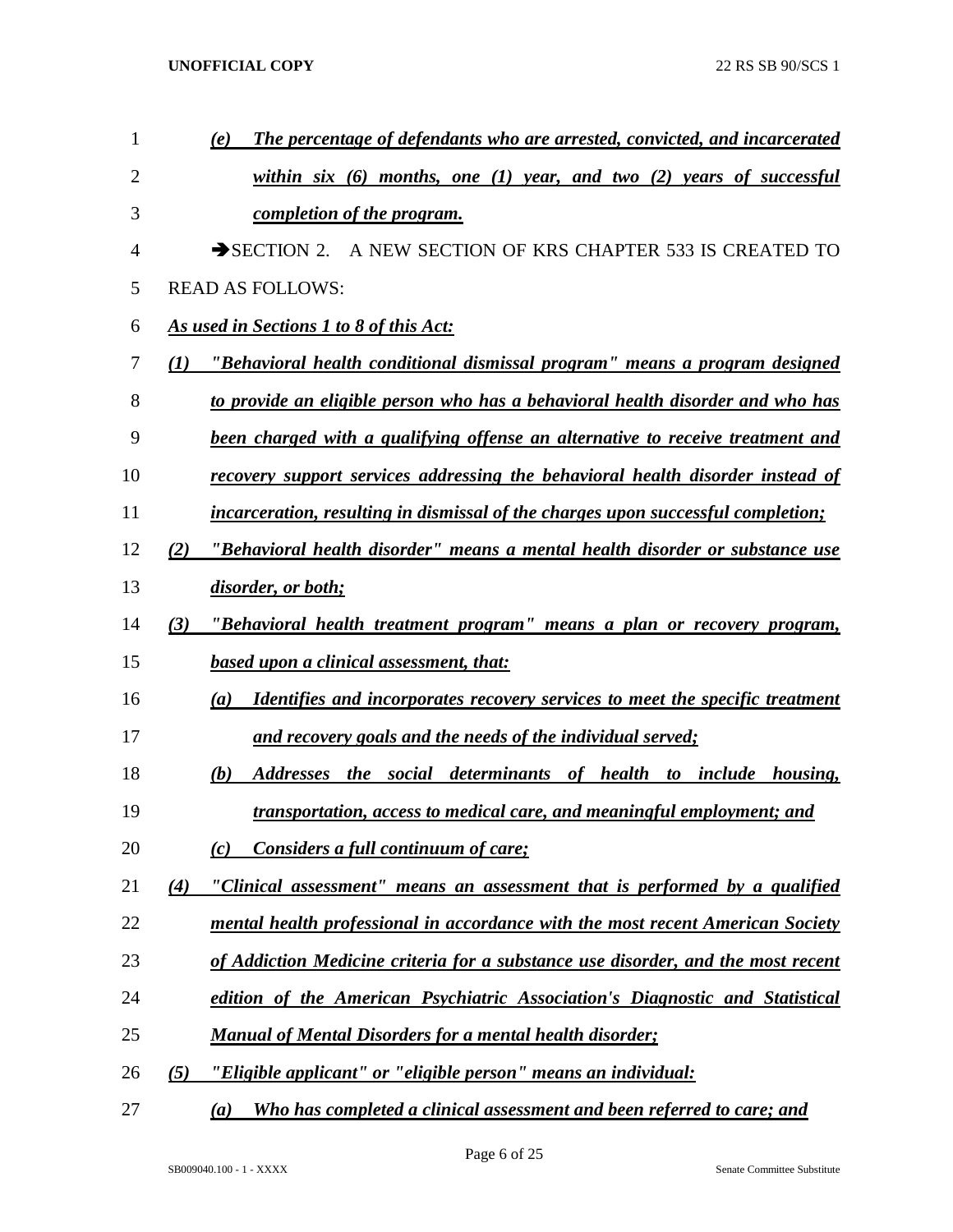| $\mathbf{1}$ |     | <b>Who meets the requirements of Section 3 of this Act;</b><br>(b)                     |
|--------------|-----|----------------------------------------------------------------------------------------|
| 2            | (6) | "Mental health disorder" is a diagnostic term that covers many clinical                |
| 3            |     | categories typically including behavioral or psychological symptoms, or both,          |
| 4            |     | along with impairment of personal and social function, and specifically defined        |
| 5            |     | and clinically interpreted through reference to criteria contained in the most         |
| 6            |     | recent edition of the American Psychiatric Association's Diagnostic and                |
| 7            |     | <b>Statistical Manual of Mental Disorders;</b>                                         |
| 8            | (7) | "Qualified mental health professional" means the same as in KRS 202A.011 and           |
| 9            |     | shall include a licensed clinical alcohol and drug counselor under KRS Chapter         |
| 10           |     | 309:                                                                                   |
| 11           | (8) | "Qualifying offense" means a misdemeanor or Class D felony that is not:                |
| 12           |     | An offense that would qualify the person as a violent offender under KRS<br>(a)        |
| 13           |     | 439.3401;                                                                              |
| 14           |     | (b)<br>A sex crime as defined by KRS 17.500;                                           |
| 15           |     | <b>An offense under KRS 189A.010;</b><br>(c)                                           |
| 16           |     | (d)<br><u>An offense against a victim who has a protective order as defined in KRS</u> |
| 17           |     | 508.130 against the defendant at the time the offense is charged;                      |
| 18           |     | An act of domestic violence and abuse as defined in KRS 403.720, or an act<br>(e)      |
| 19           |     | of dating violence and abuse as defined in KRS 456.010; or                             |
| 20           |     | (f)<br>An offense against a victim who has an interpersonal protective order           |
| 21           |     | issued under KRS 456.060.                                                              |
| 22           | (9) | "Recovery services" means rehabilitative treatment services that shall include but     |
| 23           |     | not be limited to any or all of the following:                                         |
| 24           |     | <b>Outpatient treatment;</b><br>(a)                                                    |
| 25           |     | <b>National Alliance of Recovery Residences or the Council on Accreditation</b><br>(b) |
| 26           |     | of Rehabilitation Facilities certified housing;                                        |
| 27           |     | <b>Medication treatment;</b><br>(c)                                                    |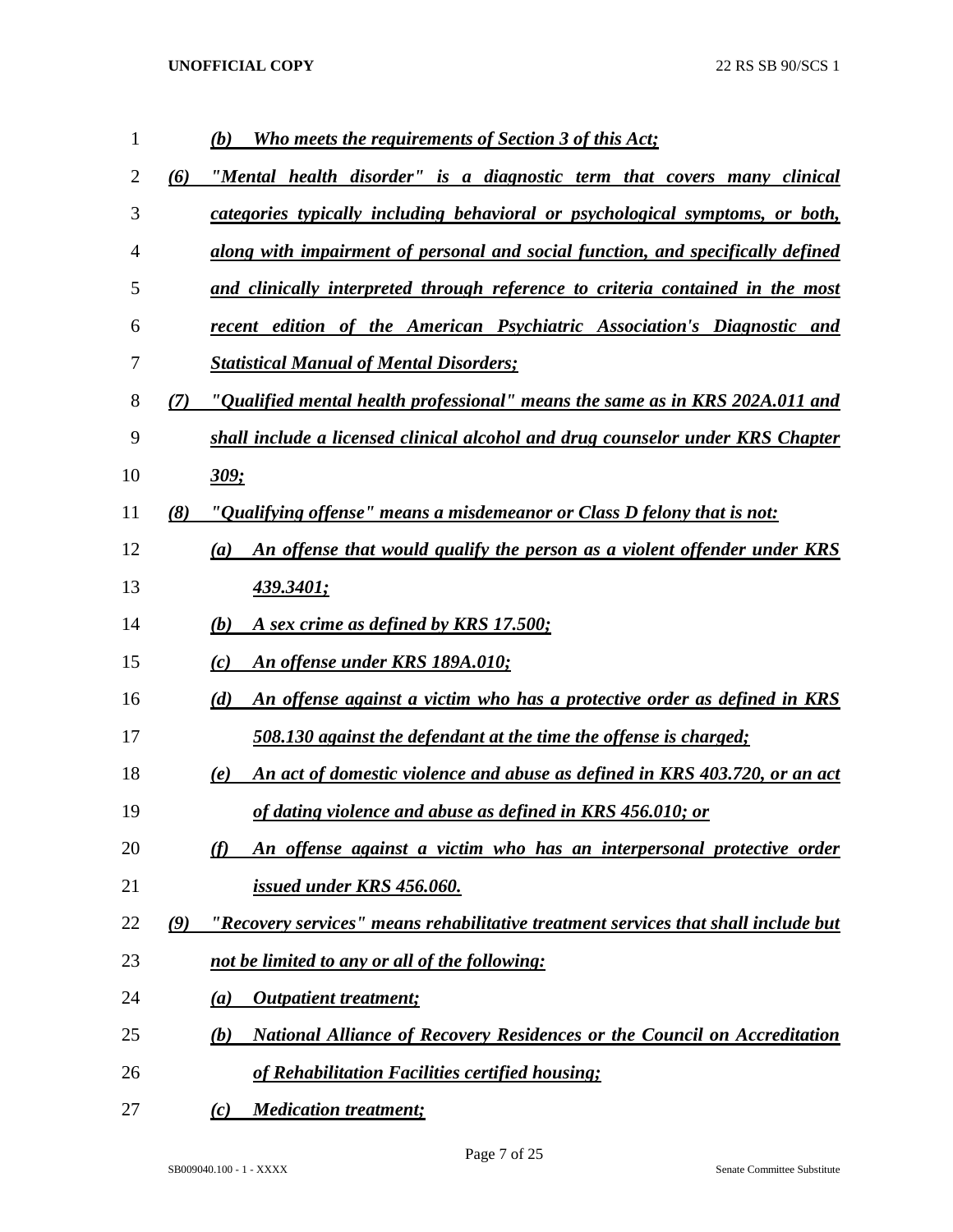| $\mathbf{1}$ | <b>Personal and family counseling;</b><br>(d)                                                      |
|--------------|----------------------------------------------------------------------------------------------------|
| 2            | <b>Substance abuse education and prevention classes or counseling;</b><br>(e)                      |
| 3            | (f)<br><u>Vocational training;</u>                                                                 |
| 4            | <u>Literacy training;</u><br>$\left( \mathbf{g} \right)$                                           |
| 5            | <b>Community service;</b><br>(h)                                                                   |
| 6            | <b>Inpatient or residential behavioral health treatment as needed to address:</b><br>(i)           |
| 7            | <b>Impaired capacity to use self-control, judgment, or discretion related</b><br>I.                |
| 8            | to behavior;                                                                                       |
| 9            | Severe dependence;<br>2.                                                                           |
| 10           | <b>Special detoxification;</b><br>3.                                                               |
| 11           | <b>Relapse; or</b><br>4.                                                                           |
| 12           | Other treatments recommended by a qualified<br>5.<br>mental health                                 |
| 13           | <i>professional</i> ;                                                                              |
| 14           | Restorative practices designed to make the participant accountable to the<br>(i)                   |
| 15           | victim when there is an identified victim, and it is safe to do so; and                            |
| 16           | (k)<br><b>Recovery housing assistance; and</b>                                                     |
| 17           | Recovery housing programs that have an established third party outcome<br>(l)                      |
| 18           | evaluation; and                                                                                    |
| 19           | "Substance use disorder" has the same meaning as in KRS 222.005.<br>(10)                           |
| 20           | SECTION 3. A NEW SECTION OF KRS CHAPTER 533 IS CREATED TO                                          |
| 21           | <b>READ AS FOLLOWS:</b>                                                                            |
| 22           | In addition to the pretrial diversion program established under KRS 533.250 to<br>$\mathcal{L}(I)$ |
| 23           | 533.260, and the deferred prosecution program established under KRS                                |
| 24           | 218A.14151, a behavioral health conditional dismissal program shall be operated                    |
| 25           | in each county participating in the pilot program established under Section 1 of                   |
| 26           | this Act. The behavioral health conditional dismissal program shall:                               |
| 27           | Provide eligible persons, on an equal basis, an alternative to ordinary<br>(a)                     |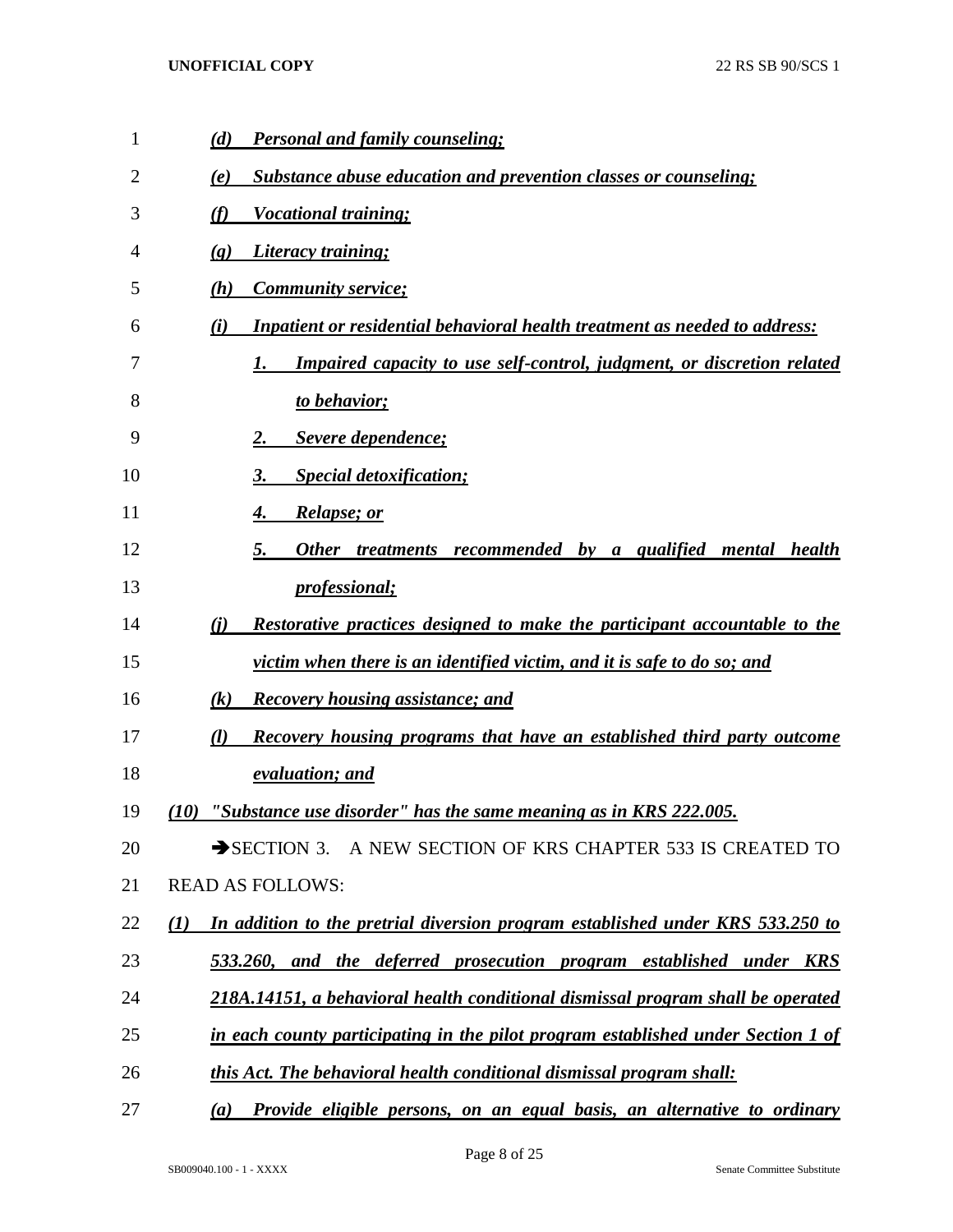| $\mathbf{1}$   |     | prosecution for qualifying offenses arising from a behavioral health               |
|----------------|-----|------------------------------------------------------------------------------------|
| $\overline{2}$ |     | disorder by receiving early recovery services and treatment reasonably             |
| 3              |     | expected to deter future criminal behavior; and                                    |
| 4              | (b) | <b>Provide an expedited alternative to prosecution for eligible persons who</b>    |
| 5              |     | may be harmed by the imposition of criminal sanctions in the absence of the        |
| 6              |     | alternative when the alternative is reasonably expected to serve as a              |
| 7              |     | sufficient deterrent to criminal conduct.                                          |
| 8              | (2) | <b>The program may be utilized by any person:</b>                                  |
| 9              | (a) | Who is a resident of the Commonwealth and who is at least eighteen (18)            |
| 10             |     | <i><u><b>years of age;</b></u></i>                                                 |
| 11             | (b) | Whose clinical assessment indicates the presence of a behavioral health            |
| 12             |     | disorder;                                                                          |
| 13             | (c) | <i>Charged with a qualifying offense;</i>                                          |
| 14             | (d) | Who does not have a previous conviction for a Class A, B, or C felony, or a        |
| 15             |     | Class D felony or misdemeanor that is not a qualifying offense; and                |
| 16             | (e) | Who has been assessed by pre-trial services as a low-risk, low-level               |
| 17             |     | offender, or has been otherwise determined by the attorney for the                 |
| 18             |     | Commonwealth or the attorney for the defendant as a viable participant in          |
| 19             |     | the program.                                                                       |
| 20             | (3) | Other factors that may be considered for admission into the behavioral health      |
| 21             |     | <u>conditional dismissal program include but are not limited to:</u>               |
| 22             | (a) | The likelihood that the applicant's offense is related to a behavioral health      |
| 23             |     | disorder that would be conducive to change through his or her participation        |
| 24             |     | <i>in a behavioral health treatment program;</i>                                   |
| 25             | (b) | <b>The availability of behavioral health treatment programs in the defendant's</b> |
| 26             |     | <u>county of residence if different from the county of arrest;</u>                 |
| 27             | (c) | The history of any physical violence toward others as documented through           |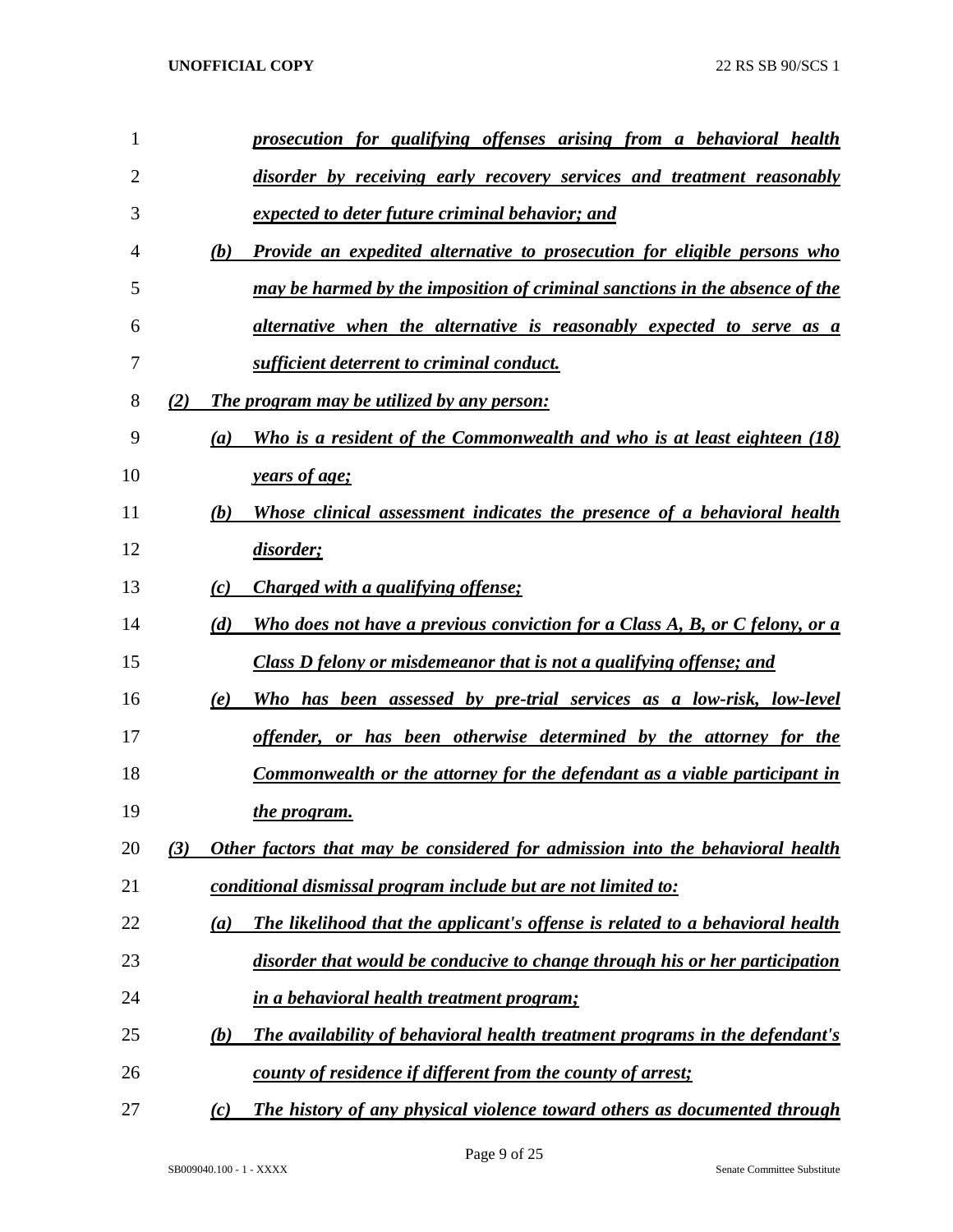| 1  |     | <i>judicial or law enforcement records;</i>                                         |
|----|-----|-------------------------------------------------------------------------------------|
| 2  |     | Any involvement of the applicant with organized crime under KRS 506.120;<br>(d)     |
| 3  |     | and                                                                                 |
| 4  |     | Whether or not the applicant's participation in a behavioral health<br>(e)          |
| 5  |     | treatment program would adversely affect the prosecution of codefendants.           |
| 6  | (4) | Eligible defendants in pretrial confinement shall be given preference for           |
| 7  |     | participation in the behavioral health conditional dismissal program.               |
| 8  | (5) | Eligible defendants who have charges pending but are not in custody shall be        |
| 9  |     | assessed for participation in the behavioral health conditional dismissal program   |
| 10 |     | as provided under subsection $(1)(d)$ of Section 4 of this Act.                     |
| 11 |     | SECTION 4. A NEW SECTION OF KRS CHAPTER 533 IS CREATED TO                           |
| 12 |     | <b>READ AS FOLLOWS:</b>                                                             |
| 13 | (I) | Following arrest, and within seventy-two (72) hours after being booked into<br>(a)  |
| 14 |     | a jail or detention facility, any person who has been charged with a                |
| 15 |     | <i>qualifying offense shall undergo a clinical assessment to determine if he or</i> |
| 16 |     | she may have a behavioral health disorder;                                          |
| 17 |     | The Cabinet for Health and Family Services shall provide a list of approved<br>(b)  |
| 18 |     | assessors in accordance with Section 8 of this Act for each county                  |
| 19 |     | participating in the pilot program;                                                 |
| 20 |     | The jailer or his or her designee shall contact a qualified mental health<br>(c)    |
| 21 |     | professional from the list of approved assessors for the county provided            |
| 22 |     | under paragraph (b) of this subsection, and shall advise the qualified              |
| 23 |     | mental health professional that a clinical assessment is needed;                    |
| 24 |     | If a person has been charged with a qualifying offense and has been<br>(d)          |
| 25 |     | released prior to receiving a clinical assessment, he or she individually, or       |
| 26 |     | through his or her counsel, if any, may request a clinical assessment by a          |
| 27 |     | qualified mental health professional at any time during the proceedings             |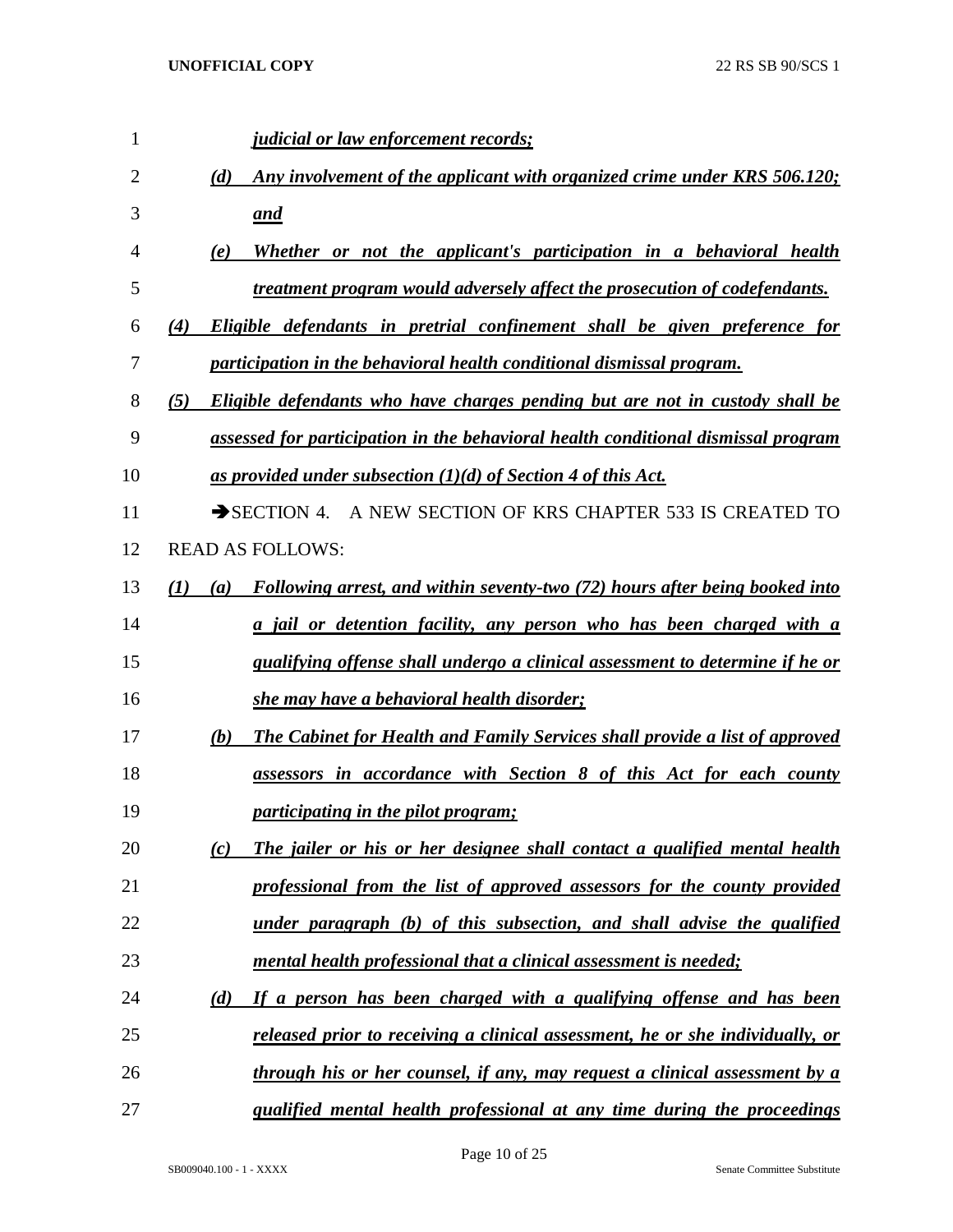| 1              |                             | from the list of approved assessors provided under paragraph (b) of this              |
|----------------|-----------------------------|---------------------------------------------------------------------------------------|
| $\overline{2}$ |                             | subsection;                                                                           |
| 3              | (e)                         | <u>Notwithstanding any other provision to the contrary, the clinical assessment</u>   |
| 4              |                             | may be conducted through telehealth or in person, whether the person                  |
| 5              |                             | <i>charged is in the custody of the jail or has been released;</i>                    |
| 6              | (f)                         | If the qualified mental health professional determines that the person being          |
| 7              |                             | assessed is physically or psychologically impaired to the extent that he or           |
| 8              |                             | she cannot provide sufficient information or responses to conduct or                  |
| 9              |                             | <u>complete the assessment, the assessment may be delayed but only for the</u>        |
| 10             |                             | <u>time required for the person to adequately respond;</u>                            |
| 11             | $\left( \mathbf{g} \right)$ | No statement or other disclosure made by the person charged in the course             |
| 12             |                             | of the clinical assessment shall be admissible in a criminal trial unless the         |
| 13             |                             | trial is for a crime committed during the assessment; however, nothing in             |
| 14             |                             | this subsection shall be interpreted to prevent any reporting required by law;        |
| 15             | (h)                         | Any referral for treatment shall be based upon the clinical assessment and a          |
| 16             |                             | finding by the qualified mental health professional that treatment is                 |
| 17             |                             | <i>medically necessary;</i>                                                           |
| 18             | (i)                         | The treatment referral shall be forwarded to the attorney for the                     |
| 19             |                             | <b>Commonwealth and the attorney for the person charged, if any, within</b>           |
| 20             |                             | forty-eight (48) hours of the assessment;                                             |
| 21             | $\bf(i)$                    | The failure of the assessor to forward the referral to the attorney for the           |
| 22             |                             | Commonwealth or the attorney for the person charged, if any, within forty-            |
| 23             |                             | eight (48) hours shall not result in automatic release of the person charged;         |
| 24             |                             | <u>and</u>                                                                            |
| 25             | (k)                         | <u>Nothing in this subsection shall be interpreted to create a duty of the jailer</u> |
| 26             |                             | to pay for any costs associated with the clinical assessment.                         |
| 27             | (2)                         | At any time following arrest the Commonwealth's attorney if the underlying            |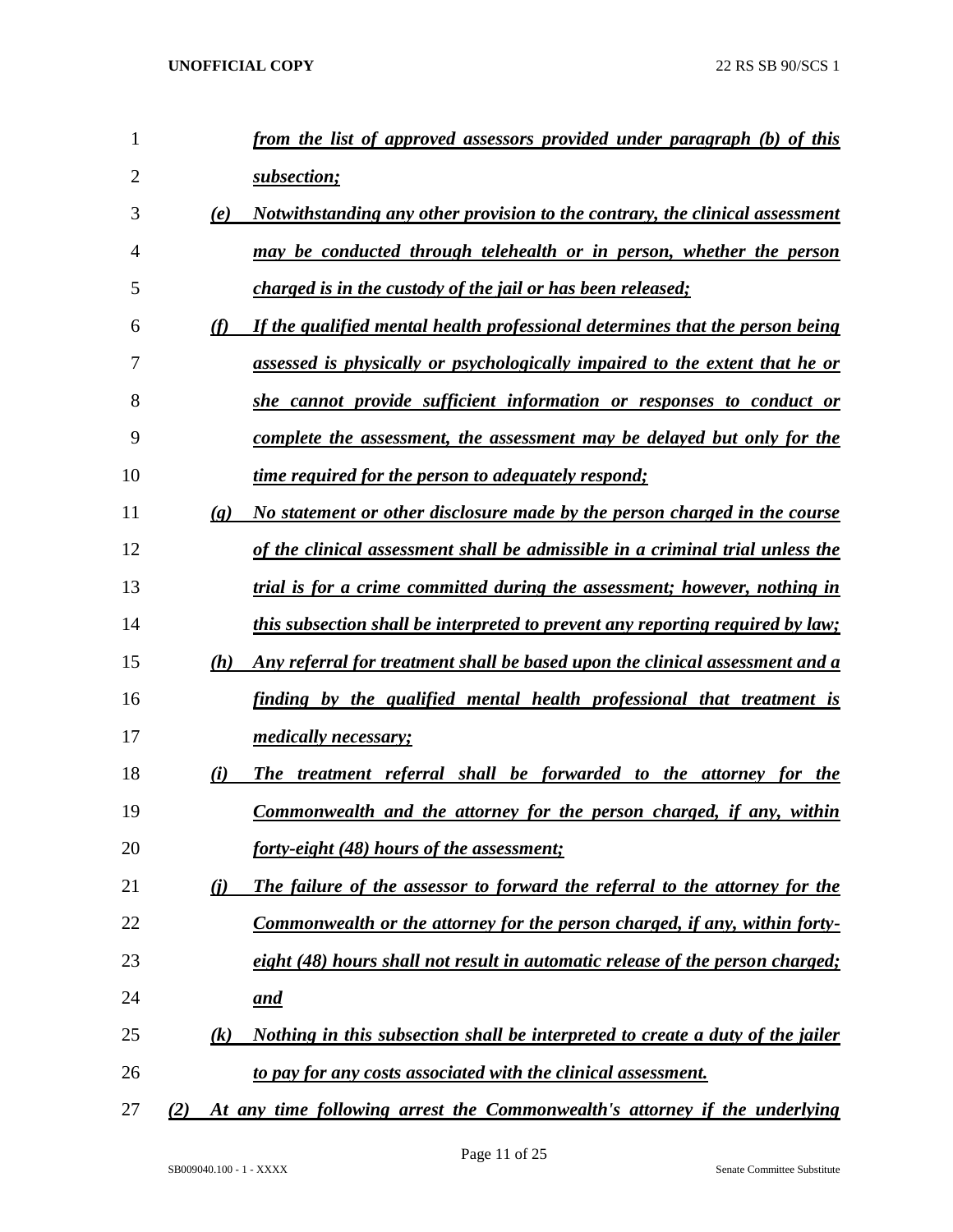| 1              |     | charge includes a felony, or the county attorney if the underlying charge only           |
|----------------|-----|------------------------------------------------------------------------------------------|
| $\overline{2}$ |     | includes a misdemeanor, and the person charged may agree to the individual's             |
| 3              |     | participation in the behavioral health conditional dismissal program.                    |
| 4              | (3) | When an individual is being considered for the behavioral health conditional             |
| 5              |     | dismissal program, the attorney for the Commonwealth shall:                              |
| 6              |     | Have a criminal record check made to ascertain if the person is eligible for<br>(a)      |
| 7              |     | the program;                                                                             |
| 8              |     | Consult with the victim of the crime, if there is an identified victim;<br>(b)           |
| 9              |     | <b>Explain the behavioral health conditional dismissal program to the victim,</b><br>(c) |
| 10             |     | including potential terms and conditions, and any other matter the attorney              |
| 11             |     | for the Commonwealth deems to be appropriate, including the right of the                 |
| 12             |     | victim to submit a written statement that shall be included in the record                |
| 13             |     | placed under seal under Section 6 of this Act; and                                       |
| 14             |     | Conduct any other investigation that the attorney for the Commonwealth<br>(d)            |
| 15             |     | determines may be necessary to assist him or her in agreeing to the referral             |
| 16             |     | for treatment by the qualified mental health professional and the                        |
| 17             |     | defendant's participation in the behavioral health conditional dismissal                 |
| 18             |     | program.                                                                                 |
| 19             | (4) | If the defendant agrees to the terms of the individualized treatment plan, which         |
| 20             |     | shall include restitution, and the attorney for the Commonwealth agrees to the           |
| 21             |     | defendant's participation in the program, the defendant and the attorney for the         |
| 22             |     | Commonwealth shall sign an agreement specifying the terms and conditions. If             |
| 23             |     | the defendant is represented by counsel, defense counsel shall also sign the             |
| 24             |     | <i>agreement.</i>                                                                        |
| 25             | (5) | The length of the program shall be determined by the qualified mental health             |
| 26             |     | professional in collaboration with the provider and the type of program based            |
| 27             |     | upon the assessment and shall not:                                                       |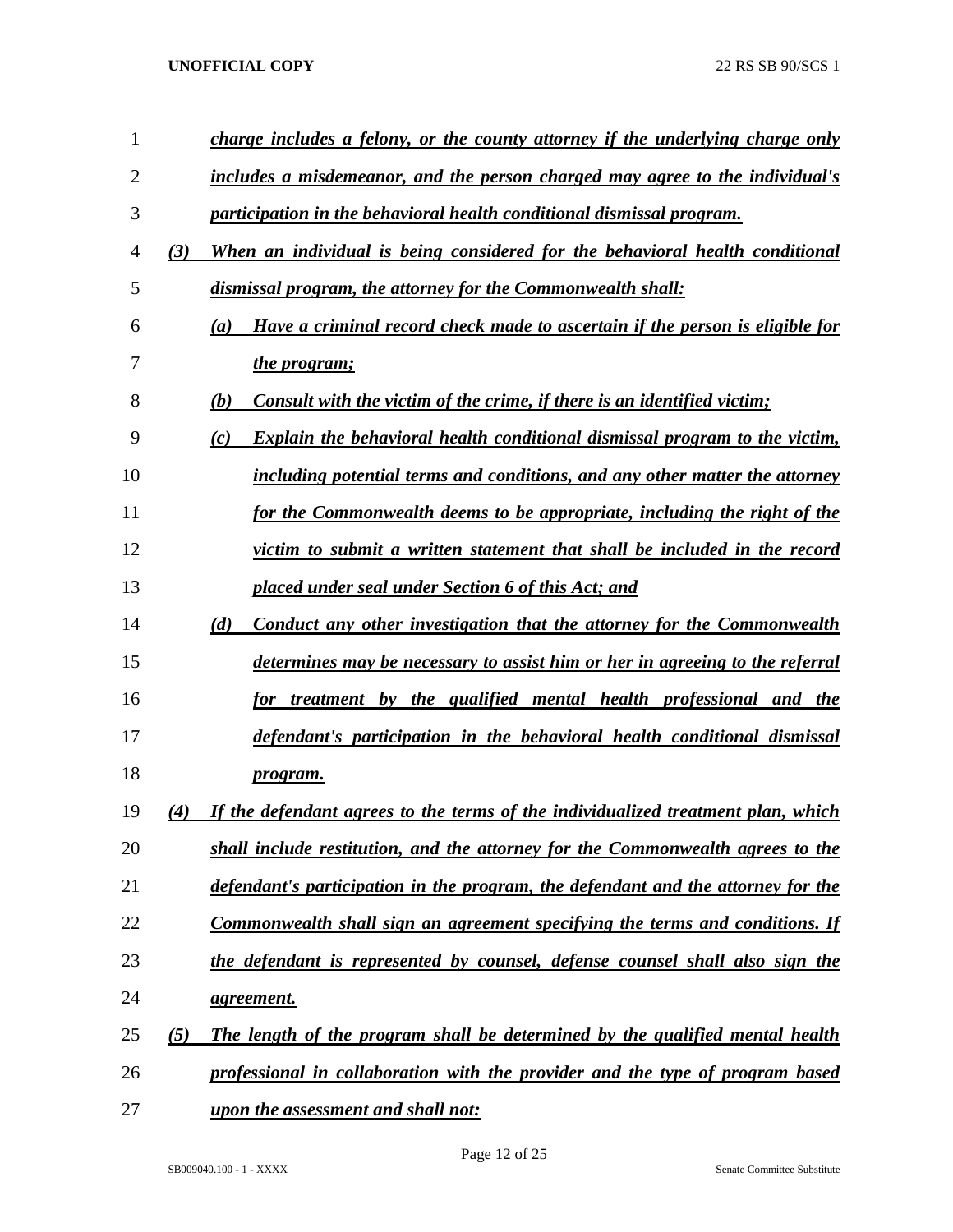| 1  | (a)  | Be less than one (1) year in duration unless discharged earlier by the                  |
|----|------|-----------------------------------------------------------------------------------------|
| 2  |      | provider upon satisfactory completion of the recommended treatment plan                 |
| 3  |      | with agreement of the attorney for the Commonwealth after consultation                  |
| 4  |      | with the victim, and with agreement of the defendant; or                                |
| 5  | (b)  | <b>Exceed a period of time longer than the defendant's maximum potential</b>            |
| 6  |      | period of incarceration if found guilty of the offenses charged unless the              |
| 7  |      | defendant agrees in writing to an extension of the treatment period.                    |
| 8  | (6)  | A defendant participating in the behavioral health conditional dismissal program        |
| 9  |      | shall not be required to:                                                               |
| 10 | (a)  | <b>Plead guilty or enter an Alford plea as a condition for participation in the</b>     |
| 11 |      | <i>program; or</i>                                                                      |
| 12 | (b)  | <u>Make any statement or stipulate to any statement relating to evidence in the</u>     |
| 13 |      | underlying case as a condition for participation in the program.                        |
| 14 | (7)  | <b>Execution of the agreement by the defendant shall toll all further proceedings</b>   |
| 15 |      | against the defendant relating to the agreement, except the matter may be set for       |
| 16 |      | <u>a status review at the discretion of the court.</u>                                  |
| 17 | (8)  | Upon execution of the agreement as provided in subsection (4) of this section, the      |
| 18 |      | <u>defendant shall present himself or herself for treatment no later than three (3)</u> |
| 19 |      | days after the agreement is signed. The attorney for the Commonwealth shall:            |
| 20 | (a)  | Notify the treatment provider of the agreement and the effective date; and              |
| 21 | (b)  | Provide the victim, if there is an identified victim, with notice that an               |
| 22 |      | agreement has been reached for the defendant's participation in the                     |
| 23 |      | behavioral health conditional dismissal program, and the terms of the                   |
| 24 |      | agreement that are applicable to the victim.                                            |
| 25 | (9)  | If the defendant remains in custody at the time of the agreement, the court shall       |
| 26 |      | order release of the defendant which shall not include a requirement of cash bail.      |
| 27 | (10) | The charges against the defendant shall proceed with ordinary prosecution upon          |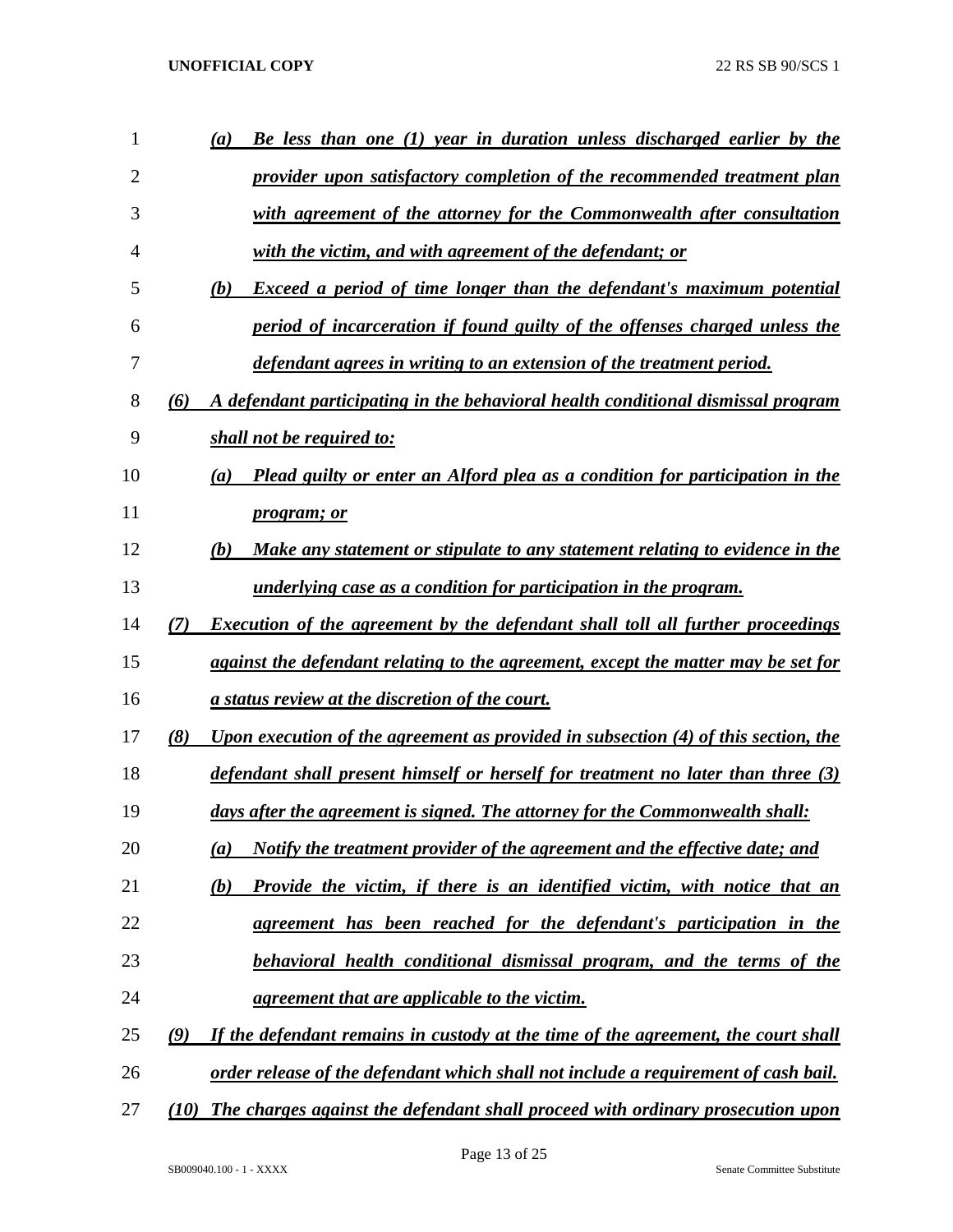| 1  | dismissal of the defendant from the treatment program by the provider for                |
|----|------------------------------------------------------------------------------------------|
| 2  | noncompliance.                                                                           |
| 3  | SECTION 5. A NEW SECTION OF KRS CHAPTER 533 IS CREATED TO                                |
| 4  | <b>READ AS FOLLOWS:</b>                                                                  |
| 5  | Upon initiation of treatment, the designated behavioral health treatment provider<br>(I) |
| 6  | shall assign a case manager who shall notify the Office of Adult Education               |
| 7  | within the Department of Workforce Investment of the Education and Workforce             |
| 8  | <b>Development Cabinet of the individual's participation in a behavioral health</b>      |
| 9  | conditional dismissal program.                                                           |
| 10 | The case manager shall work in collaboration with the individual referred for<br>(2)     |
| 11 | <i>treatment and the treatment team and provider to:</i>                                 |
| 12 | Obtain all releases from the individual served that may be required to<br>(a)            |
| 13 | <u>confirm compliance with the program requirements;</u>                                 |
| 14 | Coordinate all services and testing required under the program, including<br>(b)         |
| 15 | transportation if needed and available;                                                  |
| 16 | Receive and maintain copies of all necessary documentation to ensure<br>(c)              |
| 17 | compliance with the program requirements, including but not limited to:                  |
| 18 | <b>Treatment records;</b>                                                                |
| 19 | 2.<br>Drug tests;                                                                        |
| 20 | Educational assessments and advancements, if applicable;<br>3.                           |
| 21 | <b>Employment status and employment training;</b><br>4.                                  |
| 22 | <b>Community service, if applicable; and</b><br><u>5.</u>                                |
| 23 | <b>Housing status;</b><br>6.                                                             |
| 24 | (d)<br>Meet or conference with providers of any program requirements on a                |
| 25 | regular basis to address the participant's progress, including restitution,              |
| 26 | and any required adjustment that may be needed to the participant's                      |
| 27 | program;                                                                                 |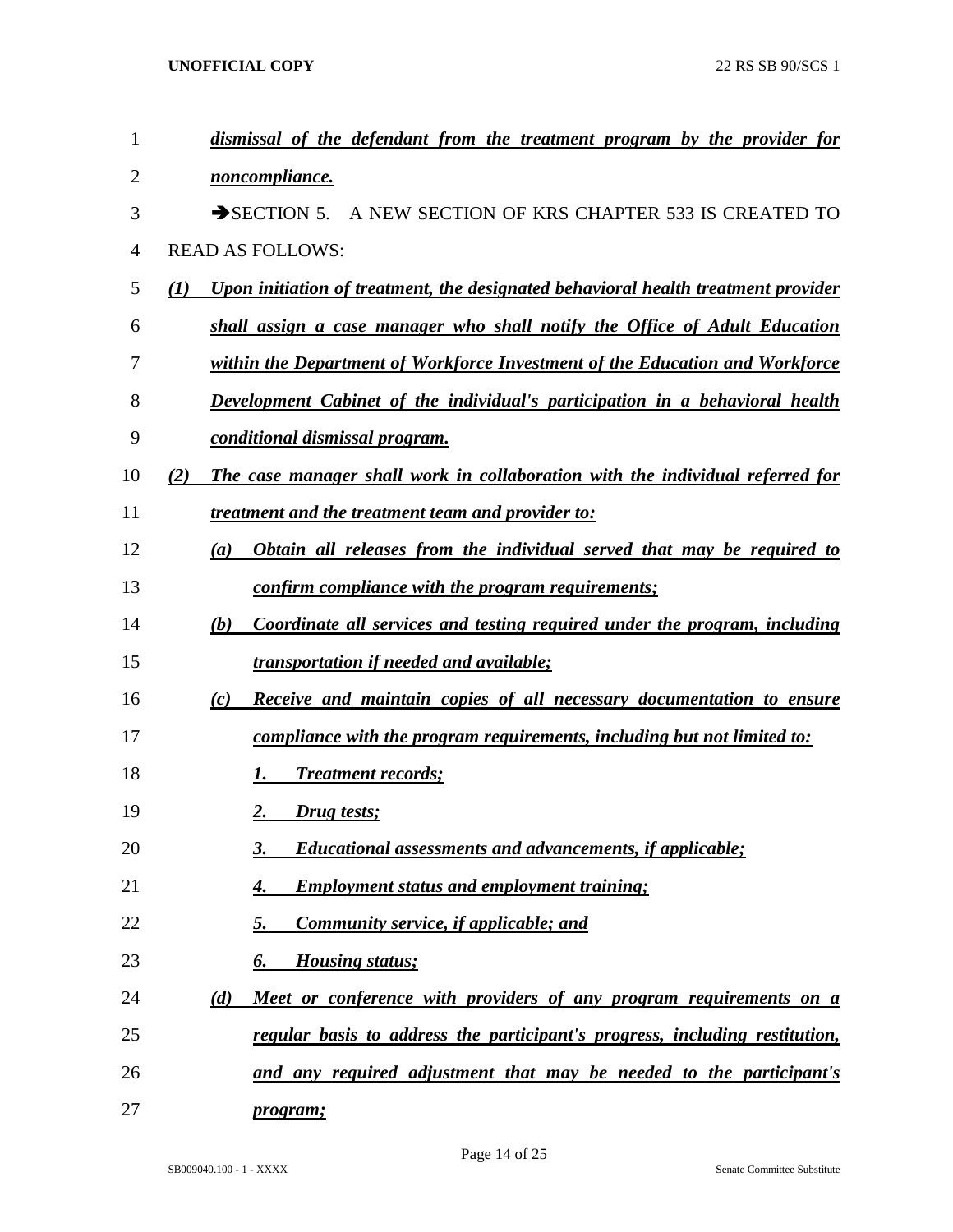| 1  | (e)                         | <b>Provide periodic progress reports to the attorney for the Commonwealth and</b> |
|----|-----------------------------|-----------------------------------------------------------------------------------|
| 2  |                             | the attorney for the participant according to the following schedule:             |
| 3  |                             | An initial report within fourteen (14) days of the initiation of<br>1.            |
| 4  |                             | treatment;                                                                        |
| 5  |                             | A follow-up report within twenty-eight (28) days after submission of<br>2.        |
| 6  |                             | <i>the initial fourteen (14) day report;</i>                                      |
| 7  |                             | <u>Subsequent reports on a quarterly basis throughout the course of</u><br>3.     |
| 8  |                             | treatment beginning January 15, 2023, with reports due thereafter on              |
| 9  |                             | January 15, April 15, July 15, and October 15 of each year of the                 |
| 10 |                             | participation in the pilot program; and                                           |
| 11 |                             | A final report within thirty (30) days of the successful completion of<br>4.      |
| 12 |                             | the program;                                                                      |
| 13 | (f)                         | Request modifications that may be needed to the treatment program to the          |
| 14 |                             | attorney for the Commonwealth, and the attorney for the participant;              |
| 15 | $\left( \mathbf{g} \right)$ | Review the individual's progress and recommend continued participation in         |
| 16 |                             | the program or dismissal from the program due to an inability or                  |
| 17 |                             | unwillingness to meet the terms and conditions of the program;                    |
| 18 | (h)                         | Immediately report dismissal from the treatment program based upon lack           |
| 19 |                             | of compliance with the terms and conditions of the program to the attorney        |
| 20 |                             | for the Commonwealth, the court, and the attorney for the participant; and        |
| 21 | (i)                         | Advise the attorney for the Commonwealth, the court, the attorney for the         |
| 22 |                             | participant, and the victim, if there is an identified victim, of the             |
| 23 |                             | participant's successful completion of the program requirements.                  |
| 24 |                             | $\rightarrow$ SECTION 6.<br>A NEW SECTION OF KRS CHAPTER 533 IS CREATED TO        |
| 25 |                             | <b>READ AS FOLLOWS:</b>                                                           |
| 26 | (I)                         | Upon successful completion of the behavioral health conditional dismissal         |
| 27 |                             | program:                                                                          |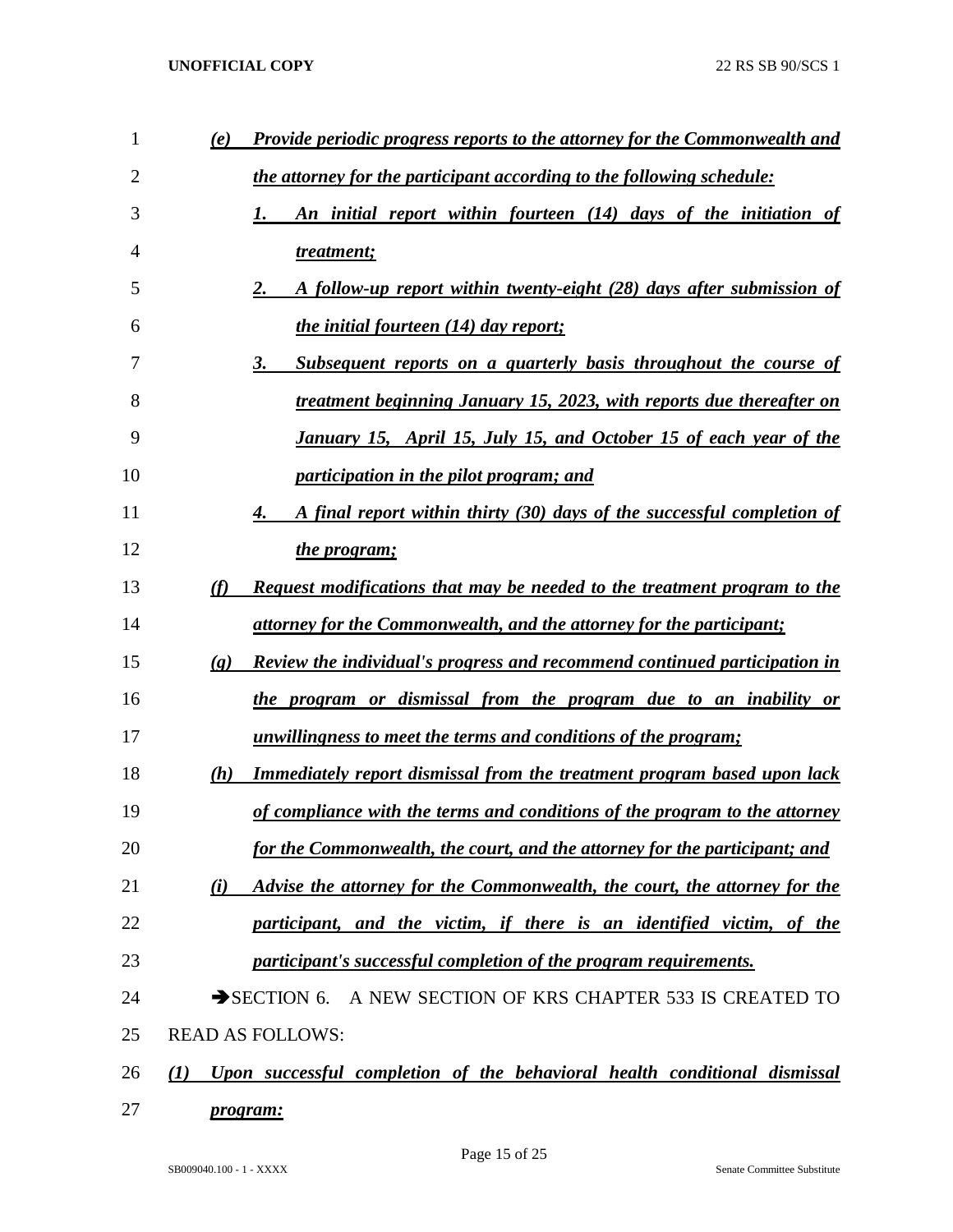| 1              |     | The court shall dismiss the charged offense or offenses with prejudice and<br>(a)    |
|----------------|-----|--------------------------------------------------------------------------------------|
| $\overline{2}$ |     | discharge the defendant;                                                             |
| 3              |     | (b)<br>All records relating to the case, including but not limited to arrest records |
| 4              |     | and records relating to the charges, shall be sealed, except as provided in          |
| 5              |     | <b>KRS 27A.099;</b>                                                                  |
| 6              |     | (c)<br>The offense shall be accessible for review for the sole purpose of            |
| 7              |     | determining the defendant's eligibility for deferred prosecution under KRS           |
| 8              |     | 218A.1415; and                                                                       |
| 9              |     | (d)<br>The defendant shall not be required to disclose the arrest or other           |
| 10             |     | information relating to the charges or participation in the program on an            |
| 11             |     | application for employment, credit, or other type of application unless              |
| 12             |     | <i>required to do so by state or federal law.</i>                                    |
| 13             | (2) | If a defendant who is participating in the behavioral health conditional dismissal   |
| 14             |     | program is convicted of or enters a plea of guilty to any felony offense that was    |
| 15             |     | charged under any law of the United States, this state, or any other state while     |
| 16             |     | participating in the program, the defendant shall be discharged from the             |
| 17             |     | behavioral health conditional dismissal program for failure to comply with the       |
| 18             |     | terms and conditions.                                                                |
| 19             | (3) | If the defendant is discharged from the behavioral health conditional dismissal      |
| 20             |     | program by the treatment provider under Section 5 of this Act, all statements or     |
| 21             |     | other disclosures made by the defendant to any provider while participating in the   |
| 22             |     | program shall be protected by all applicable privacy laws and professional           |
| 23             |     | standards regarding confidentiality and shall not be admissible in a criminal trial  |
| 24             |     | relating to the offenses covered by the agreement executed under Section 4 of this   |
| 25             |     | <u>Act.</u>                                                                          |
| 26             | (4) | The attorney for the Commonwealth shall notify the victim, if there is an            |
| 27             |     | <i>identified victim, of the defendant's dismissal from the program</i><br>for       |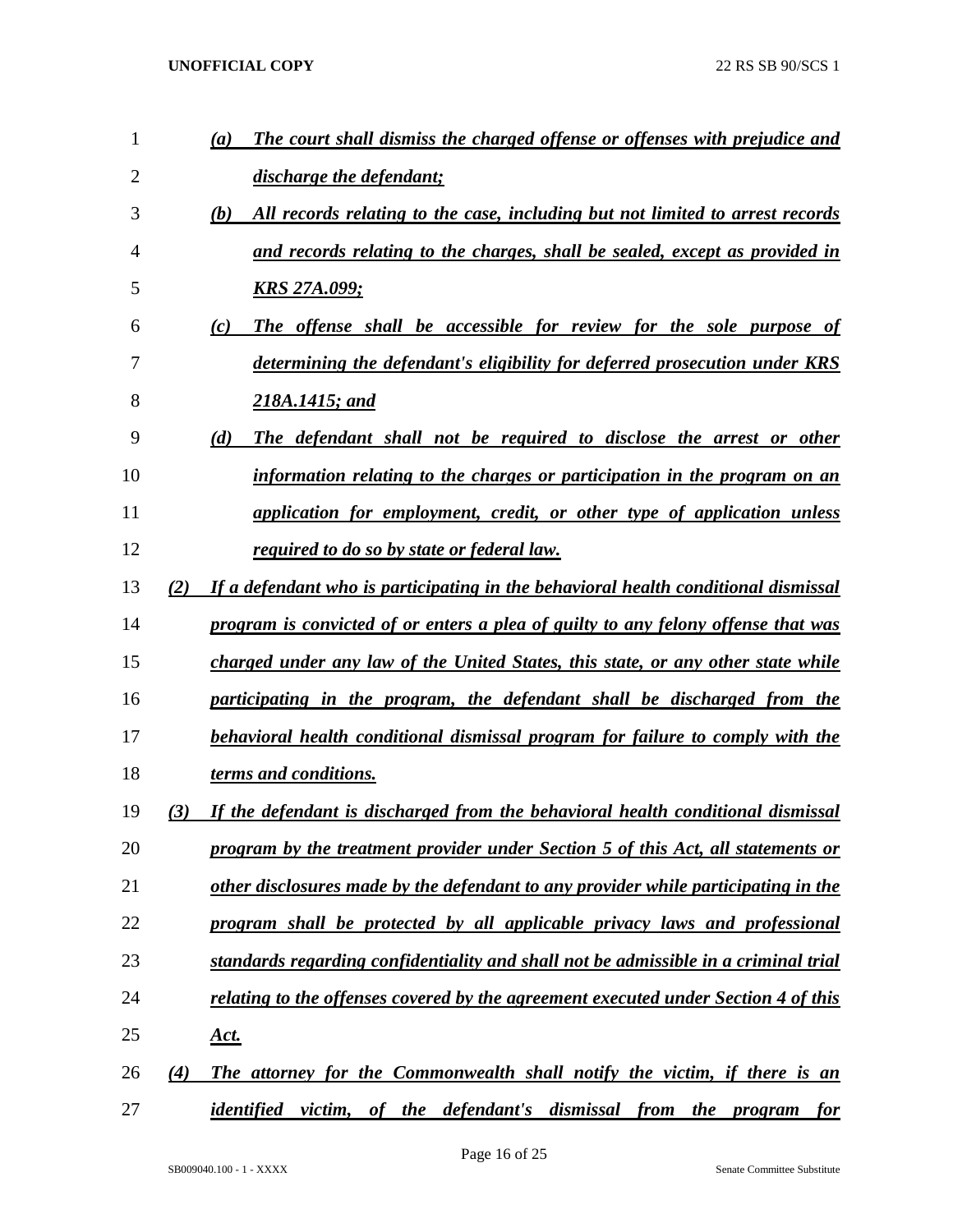| 1  | noncompliance or discharge from the program following successful completion                                 |
|----|-------------------------------------------------------------------------------------------------------------|
| 2  | of the program.                                                                                             |
| 3  | A NEW SECTION OF KRS CHAPTER 533 IS CREATED TO<br>$\rightarrow$ SECTION 7.                                  |
| 4  | <b>READ AS FOLLOWS:</b>                                                                                     |
| 5  | In establishing a specific behavioral health disorder treatment plan, the program<br>$\mathbf{U}$           |
| 6  | provider formulating the plan shall consider the following:                                                 |
| 7  | The existence of programs and resources within the community;<br>(a)                                        |
| 8  | (b)<br>Available treatment providers;                                                                       |
| 9  | <b>Available recovery housing;</b><br>(c)                                                                   |
| 10 | Accessible public and private agencies;<br>(d)                                                              |
| 11 | The benefit of keeping the participant in his or her community or relocation<br>(e)                         |
| 12 | for purposes of treatment, housing, and other supportive services;                                          |
| 13 | The safety of the victim of the offense, if there is an identified victim; and<br>(f)                       |
| 14 | The specific and personalized needs of the participant, including the choice<br>$\left( \mathbf{g} \right)$ |
| 15 | of the participant.                                                                                         |
| 16 | A program shall be designed to provide the participant with the skills, training,<br>(2)                    |
| 17 | and resources needed to maintain recovery and prevent the person from engaging                              |
| 18 | in criminal activity arising from a behavioral health disorder upon release from                            |
| 19 | the program.                                                                                                |
| 20 | (3)<br>A behavioral health treatment program under Sections 1 to 8 of this Act shall be                     |
| 21 | evidence-based, and may be a behavioral treatment plan, or a medically assisted                             |
| 22 | treatment plan, or both, with recovery services or a Substance Abuse and Mental                             |
| 23 | <b>Health Services Administration evidence-based recovery housing program. The</b>                          |
| 24 | program shall provide at a minimum access, as needed, to:                                                   |
| 25 | Inpatient detoxification and treatment, that may include a faith-based<br>$\left(a\right)$                  |
| 26 | residential treatment program;                                                                              |
| 27 | <b>Outpatient treatment;</b><br>(b)                                                                         |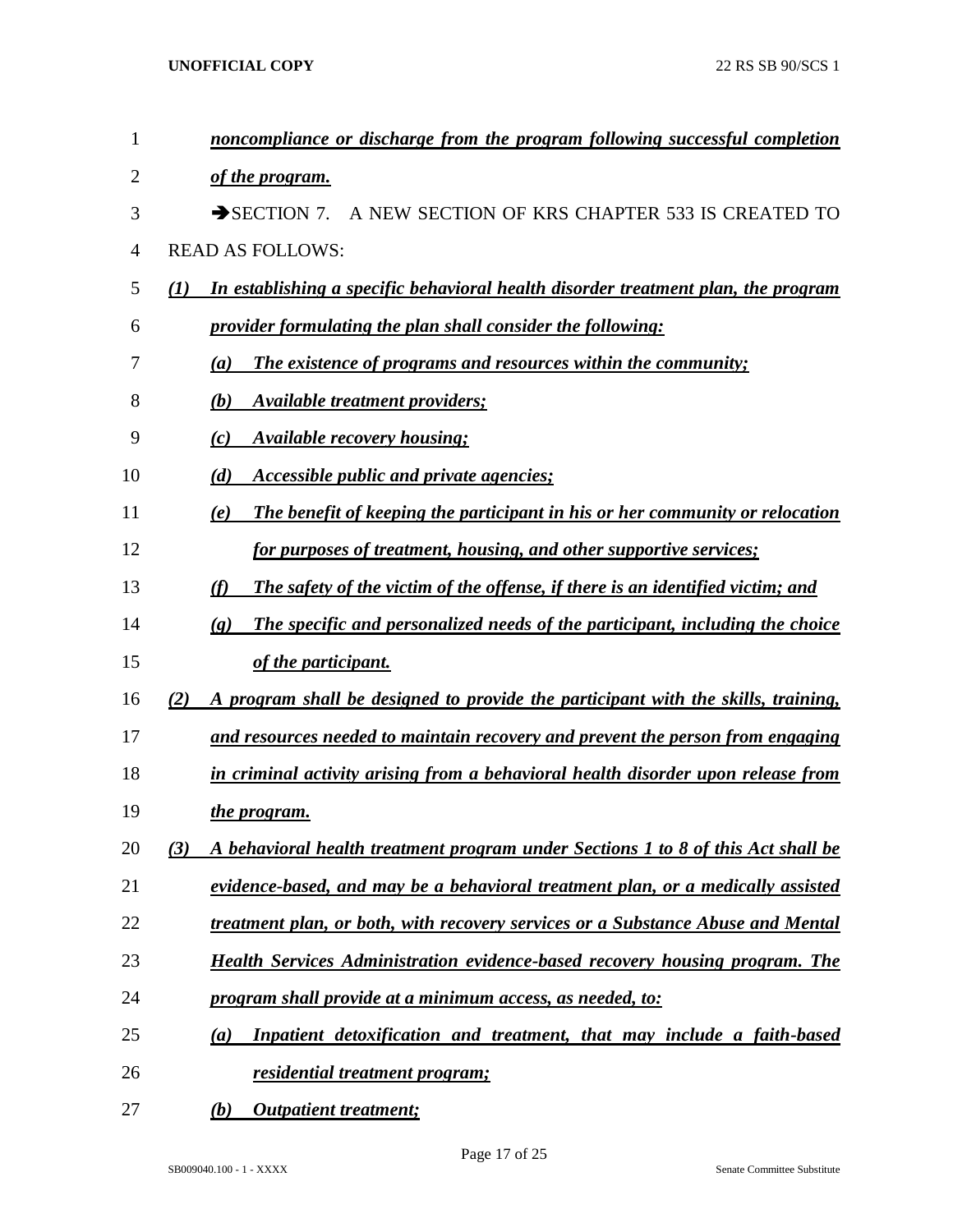| $\mathbf{1}$ |     | (c)<br>Drug testing;                                                            |
|--------------|-----|---------------------------------------------------------------------------------|
| 2            |     | (d)<br><b>Addiction counseling;</b>                                             |
| 3            |     | Cognitive and behavioral therapies;<br>(e)                                      |
| 4            |     | (f)<br><b>Medication assisted treatment including:</b>                          |
| 5            |     | At least one (1) federal Food and Drug Administration approved<br>1.            |
| 6            |     | <i>agonist medication for the treatment of opioid or alcohol dependence;</i>    |
| 7            |     | <b>Partial agonist medication;</b><br>2.                                        |
| 8            |     | <b>Antagonist medication; and</b><br>3.                                         |
| 9            |     | Any other approved medication for the mitigation of opioid<br>4.                |
| 10           |     | withdrawal symptoms;                                                            |
| 11           |     | <b>Educational services;</b><br>$\left( \mathbf{g} \right)$                     |
| 12           |     | <b>Vocational services;</b><br>(h)                                              |
| 13           |     | (i)<br><b>Housing assistance;</b>                                               |
| 14           |     | (i)<br><b>Peer support services; and</b>                                        |
| 15           |     | Community support services, that may include faith-based services.<br>(k)       |
| 16           | (4) | <b>Except for recovery housing providers, all treatment providers shall:</b>    |
| 17           |     | Meet the licensure requirements and standards established by the Cabinet<br>(a) |
| 18           |     | for Health and Family Services under KRS Chapter 222;                           |
| 19           |     | (b)<br><b>Qualify as a Medicaid approved provider; and</b>                      |
| 20           |     | <b>Be accredited by at least one (1) of the following:</b><br>(c)               |
| 21           |     | <b>American Society of Addiction Medicine;</b><br>1.                            |
| 22           |     | 2.<br>Joint Commission on the Accreditation of Healthcare Organizations;        |
| 23           |     | $\mathbf{\underline{\mathit{or}}}$                                              |
| 24           |     | <b>Commission on Accreditation of Rehabilitation Facilities.</b><br>3.          |
| 25           | (5) | All recovery housing service providers shall:                                   |
| 26           |     | <b>Qualify to provide recovery housing services by the Department of</b><br>(a) |
| 27           |     | Corrections;                                                                    |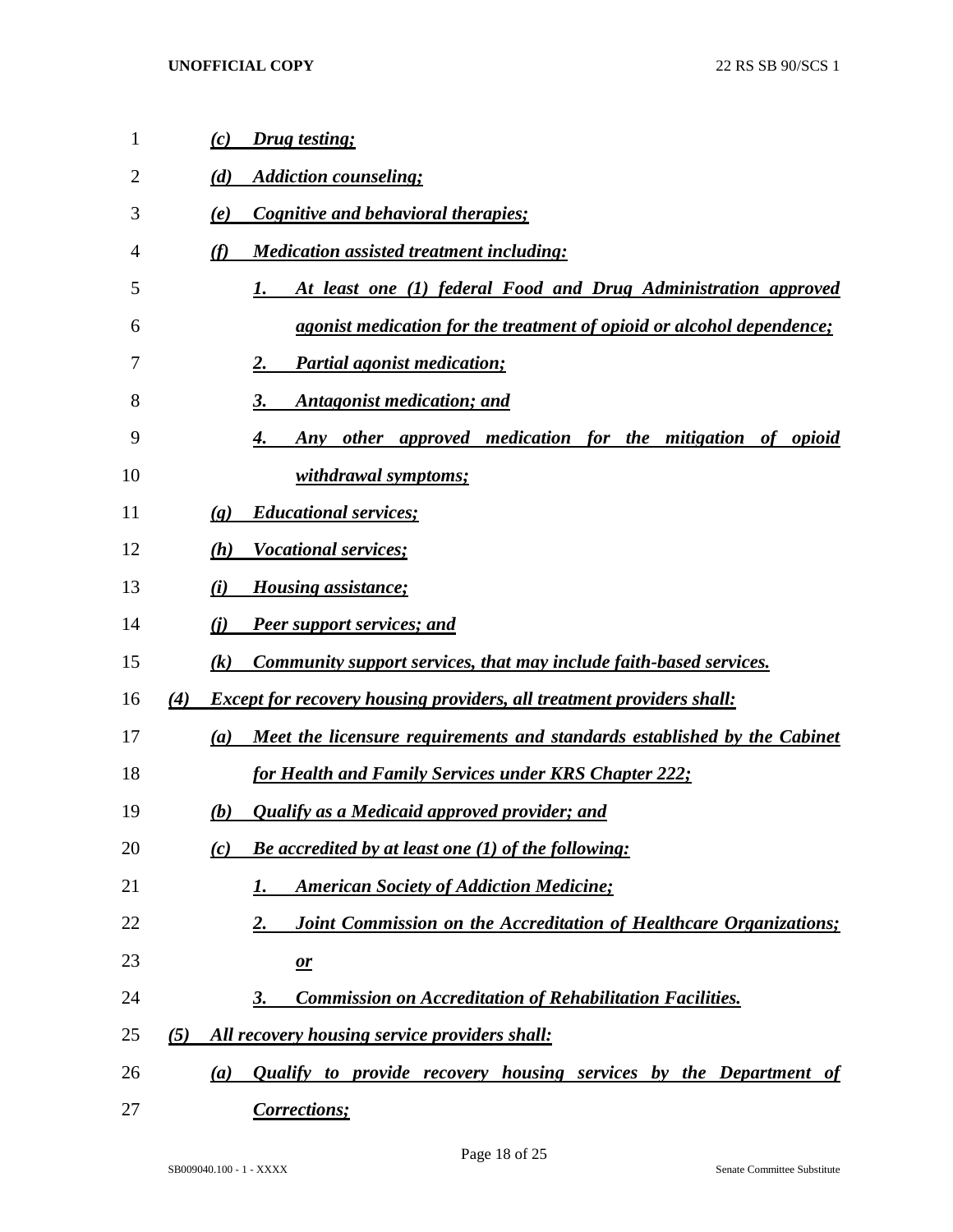| 1              | (b)<br><b>Provide evidence-based services;</b>                                          |
|----------------|-----------------------------------------------------------------------------------------|
| $\overline{2}$ | <b>Provide a record of outcomes;</b><br>(c)                                             |
| 3              | (d)<br><b>Provide peer support services; and</b>                                        |
| 4              | Address the social determinants of health.<br>(e)                                       |
| 5              | (6)<br>The Department for Medicaid Services, in conjunction with the program<br>(a)     |
| 6              | provider, shall assist any program participant who qualifies for Medicaid               |
| 7              | services to obtain or access Medicaid services for his or her behavioral                |
| 8              | health disorder treatment or recovery program;                                          |
| 9              | (b)<br><b>The Department for Medicaid Services and its contractors shall provide an</b> |
| 10             | individual participating in the behavioral health conditional dismissal                 |
| 11             | program with the substance use disorder benefit as provided under KRS                   |
| 12             | 205.6311; and                                                                           |
| 13             | A Medicaid managed care organization shall treat any referral for<br>(c)                |
| 14             | treatment under Sections 1 to 8 of this Act as an "expedited authorization"             |
| 15             | request" as provided under KRS $205.534(2)(a)2.b.$                                      |
| 16             | (7)<br>Recovery housing services provided under this pilot program shall be paid        |
| 17             | utilizing a value-based payment system developed and established by the medical         |
| 18             | managed care organizations in conjunction with the Department for Medicaid              |
| 19             | Services and recovery housing providers. The value-based payment system shall           |
| 20             | be established no later than October 1, 2022 and shall include the following for        |
| 21             | <u>recovery housing programs:</u>                                                       |
| 22             | The development of a qualified recovery housing provider network; and<br>(a)            |
| 23             | <b>Establishment and implementation of a value-based payment system that</b><br>(b)     |
| 24             | shall include the regular collection of outcomes data within existing                   |
| 25             | <b>Medicaid reimbursement regulations.</b>                                              |
| 26             | SECTION 8. A NEW SECTION OF KRS CHAPTER 355 IS CREATED TO                               |
| 27             | <b>READ AS FOLLOWS:</b>                                                                 |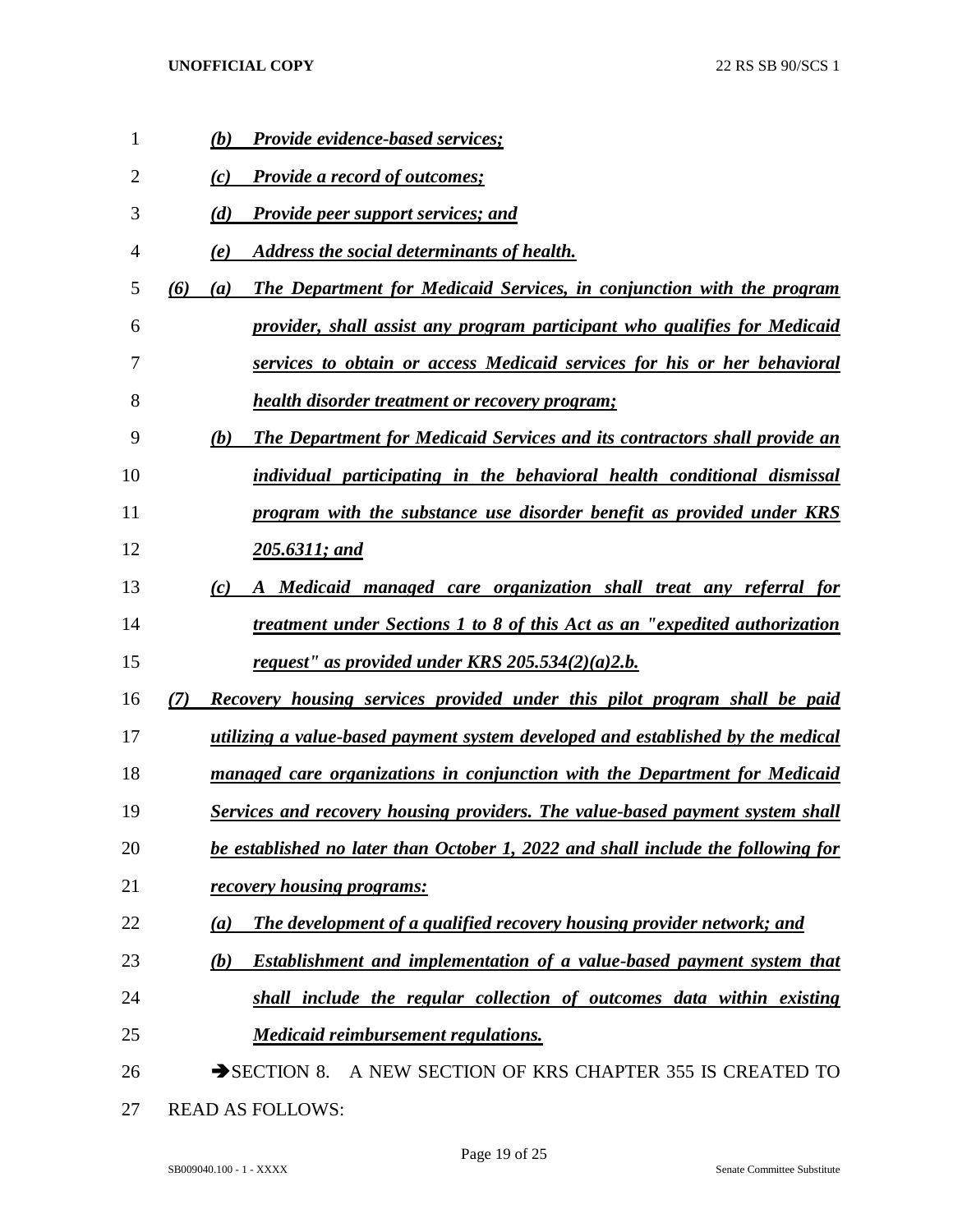| 1              | $\bf(1)$                   | The Cabinet for Health and Family Services shall establish and maintain a list of |
|----------------|----------------------------|-----------------------------------------------------------------------------------|
| $\overline{2}$ |                            | approved assessors for each county participating in the pilot program established |
| 3              |                            | under Section 1 of this Act to perform clinical assessments; and                  |
| 4              | (2)                        | <i>No assessor shall be approved unless he or she is a:</i>                       |
| 5              | (a)                        | Qualified mental health professional as defined under Section 2 of this Act;      |
| 6              |                            | and                                                                               |
| 7              | (b)                        | Medicaid approved provider or employed by a Medicaid approved provider.           |
| 8              |                            | $\rightarrow$ SECTION 9.<br>A NEW SECTION OF KRS CHAPTER 533 IS CREATED TO        |
| 9              |                            | <b>READ AS FOLLOWS:</b>                                                           |
| 10             | (I)<br>(a)                 | The Office of Adult Education within the Department of Workforce                  |
| 11             |                            | Investment of the Education and Workforce Development Cabinet in                  |
| 12             |                            | conjunction with a community rehabilitation provider shall conduct an in-         |
| 13             |                            | person initial screening of any individual participating in a behavioral          |
| 14             |                            | health conditional dismissal program within thirty (30) days of a participant     |
| 15             |                            | <b>beginning the program under Section 4 of this Act.</b>                         |
| 16             | (b)                        | Nothing in this section shall prohibit any department, office, or division of     |
| 17             |                            | the Education and Workforce Development Cabinet from entering into an             |
| 18             |                            | agreement with a third party in each county participating in the pilot            |
| 19             |                            | program to provide the services required under this section.                      |
| 20             | (2)                        | The initial screening shall include:                                              |
| 21             | (a)                        | <b>Educational history including highest school grade completed, and when;</b>    |
| 22             | (b)                        | <b>Employment history including types and lengths of employments;</b>             |
| 23             | (c)                        | Military history, if any;                                                         |
| 24             | (d)                        | The participant's physical, mental, and emotional abilities and limitations;      |
| 25             | (e)                        | <u>Aptitude, skill level, and interest testing;</u>                               |
| 26             | (f)                        | An assessment of language skills; and                                             |
| 27             | $\left( \mathbf{g}\right)$ | A determination of whether further assessment is needed to develop the            |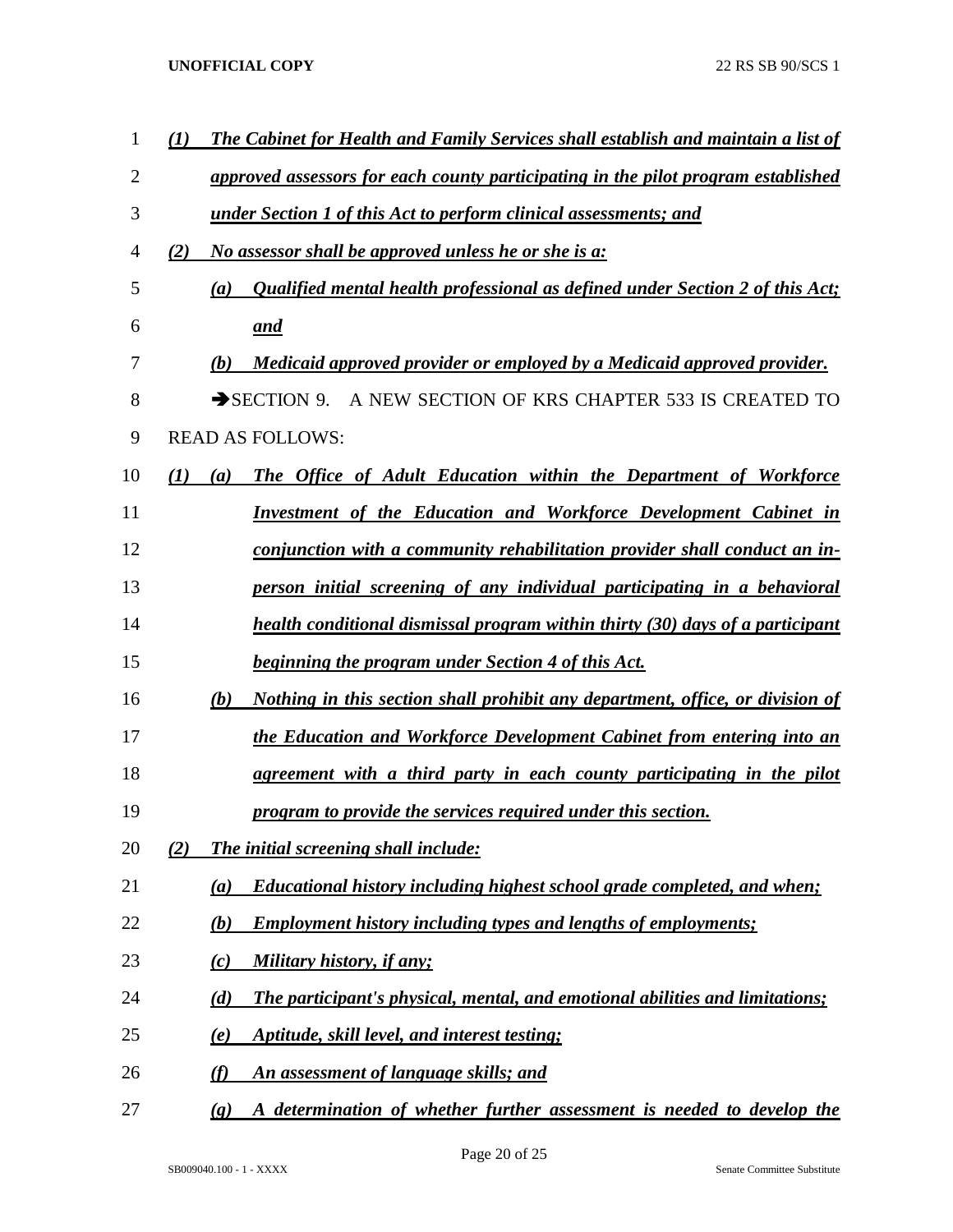| 1              |     | vocational component of the recovery treatment program. If further                |
|----------------|-----|-----------------------------------------------------------------------------------|
| $\overline{2}$ |     | assessment is required, it shall be completed within the first ninety (90) days   |
| 3              |     | following entry into the recovery treatment program unless additional time        |
| 4              |     | is needed to provide for physical recovery from the effects of a severe           |
| 5              |     | behavioral health disorder.                                                       |
| 6              | (3) | Within ten (10) days of completion of the vocational assessment, the Office of    |
| 7              |     | Adult Education, in consultation with the behavioral health conditional dismissal |
| 8              |     | program provider, shall establish an individualized plan designed to attain a     |
| 9              |     | <i>specific employment outcome to include:</i>                                    |
| 10             | (a) | Specific educational goals with identification of institutions from which the     |
| 11             |     | <i>participant will receive educational credits or training;</i>                  |
| 12             | (b) | Specific job-skills training, and the facility or institution from which the      |
| 13             |     | participant will receive the job skills training, to include:                     |
| 14             |     | A holistic education curriculum that includes but is not limited to<br>1.         |
| 15             |     | problem solving, communication skills, and interpersonal skills; and              |
| 16             |     | 2.<br>Sector specific employers as designated by the Kentucky Workforce           |
| 17             |     | <b>Innovation Board;</b>                                                          |
| 18             | (c) | The required number of hours per week the participant will be engaged in          |
| 19             |     | educational or vocational training, including anticipated study time or           |
| 20             |     | assigned projects completion time outside of the classroom or training            |
| 21             |     | <i>facility;</i>                                                                  |
| 22             | (d) | The specific services that will be provided through the Department of             |
| 23             |     | Workforce Investment to achieve the employment outcome, overcome or               |
| 24             |     | minimize any identified obstacles to employment, and the frequency with           |
| 25             |     | which those services will be provided, including but not limited to access to     |
| 26             |     | services during non-traditional business hours and support;                       |
| 27             | (e) | The beginning and projected completion date of each service;                      |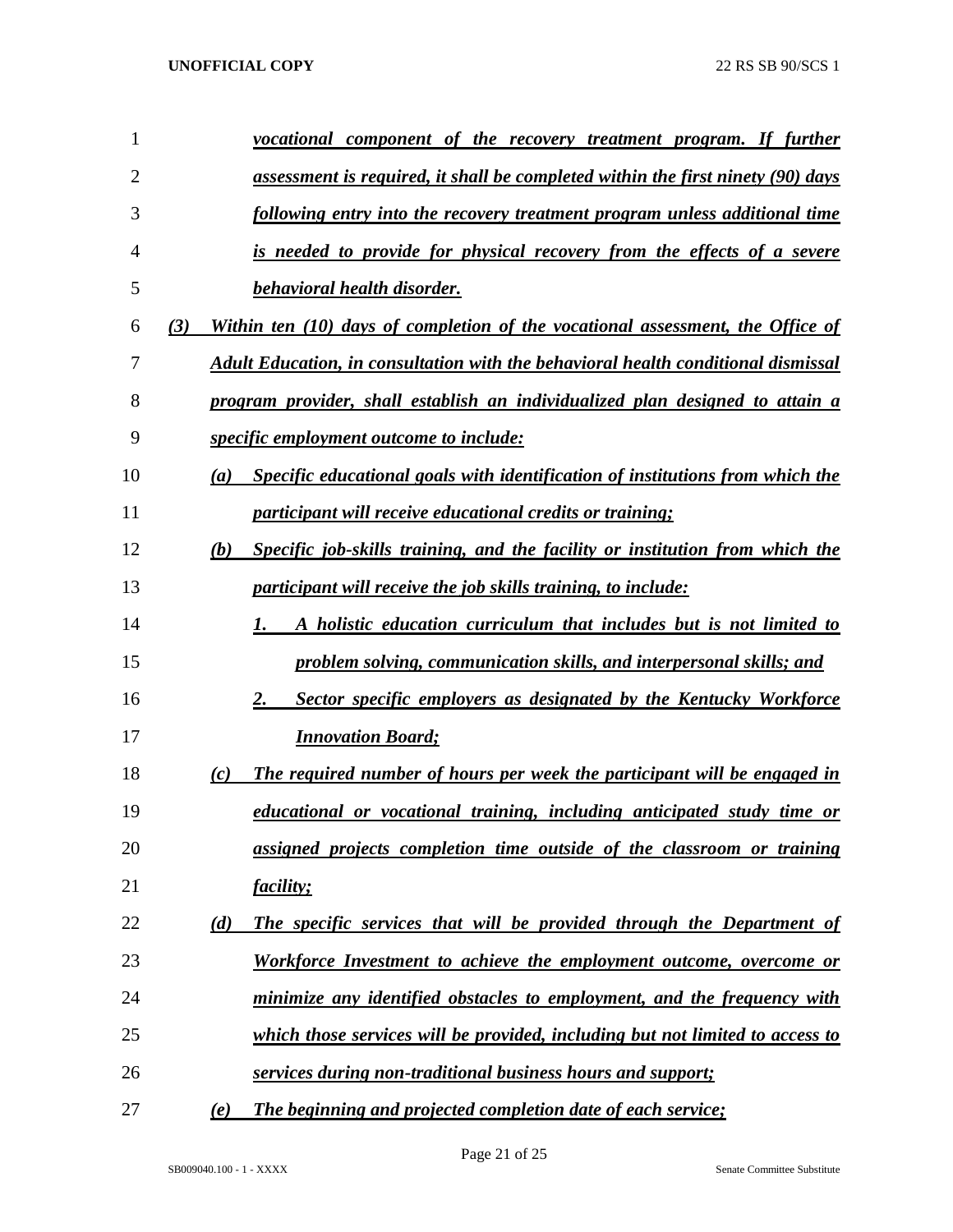| 1  |                             | If supported employment training or services are to be provided outside of        |
|----|-----------------------------|-----------------------------------------------------------------------------------|
| 2  |                             | the Education and Workforce Development Cabinet, the identification of            |
| 3  |                             | the provider of the extended services and the reporting and accountability        |
| 4  |                             | requirements established with the program provider;                               |
| 5  | $\left( \mathbf{g} \right)$ | <b>The criteria established for evaluating progress and success;</b>              |
| 6  | (h)                         | The attendance and reporting requirements established for the participant         |
| 7  |                             | and for the institution or facility providing the service, including to whom      |
| 8  |                             | <u>and with what frequency reports are to be made;</u>                            |
| 9  | (i)                         | The date the employment plan is estimated to be completed;                        |
| 10 | (i)                         | The job-placement assistance plan that will be provided to the participant by     |
| 11 |                             | the department;                                                                   |
| 12 | $\left( k\right)$           | The need for ongoing or future training following completion of the               |
| 13 |                             | employment plan and the availability of that training to the participant; and     |
| 14 | (l)                         | The continuum of care to be provided by a community rehabilitation                |
| 15 |                             | provider.                                                                         |
| 16 | (4)                         | <b>The Department of Workforce Investment, in consultation with the Kentucky</b>  |
| 17 |                             | Higher Education Assistance Authority, shall provide the participant with         |
| 18 |                             | assistance in securing all scholarships, grants, or other available financial     |
| 19 |                             | assistance to ensure access to the educational or training requirements needed to |
| 20 |                             | <i>achieve the specific employment outcome.</i>                                   |
| 21 | (5)                         | The Department of Workforce Investment may establish an electronic registry to    |
| 22 |                             | be used by participants in the behavioral conditional dismissal program,          |
| 23 |                             | treatment plan providers, and prospective employers to assist in matching         |
| 24 |                             | program participants with employment opportunities.                               |
| 25 |                             | SECTION 10. A NEW SECTION OF KRS CHAPTER 533 IS CREATED TO                        |
| 26 |                             | <b>READ AS FOLLOWS:</b>                                                           |
|    |                             |                                                                                   |

*(1) The Behavioral Health Conditional Dismissal Program Implementation Council*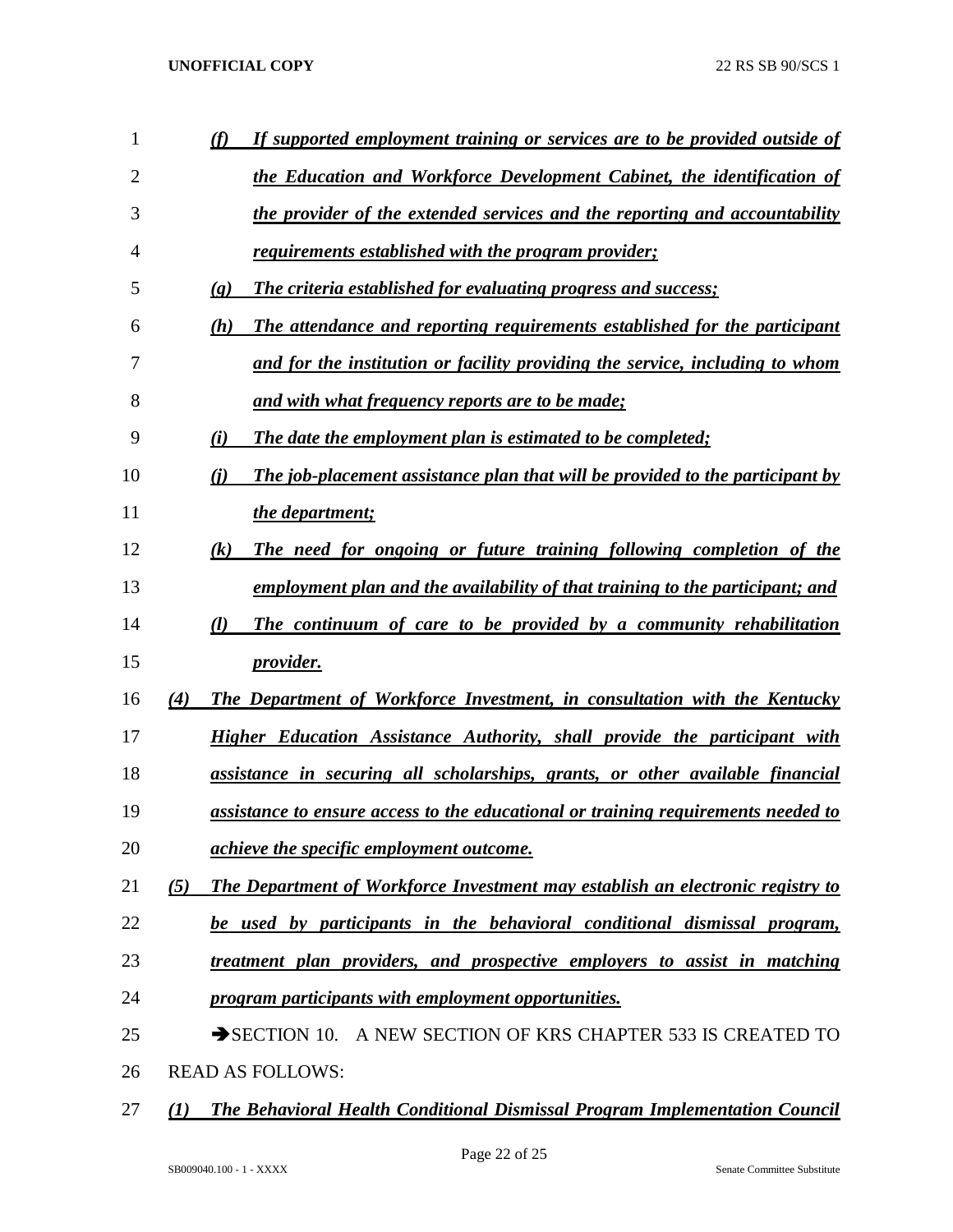| 1  |     | is created for the purpose of assisting with the implementation of the behavioral        |
|----|-----|------------------------------------------------------------------------------------------|
| 2  |     | health conditional dismissal pilot program created under Section 1 of this Act.          |
| 3  | (2) | The membership of the council shall include the following:                               |
| 4  |     | <b>The executive director of the Office of Drug Control Policy, or his or her</b><br>(a) |
| 5  |     | designee, who shall serve as chair of the council;                                       |
| 6  |     | The director of the Administrative Office of the Courts, or his or her<br>(b)            |
| 7  |     | designee;                                                                                |
| 8  |     | <b>The commissioner of the Department for Behavioral Health, Developmental</b><br>(c)    |
| 9  |     | <u>and Intellectual Disabilities, or his or her designee;</u>                            |
| 10 |     | <b>The commissioner of the Kentucky Department for Medicaid Services, or</b><br>(d)      |
| 11 |     | his or her designee;                                                                     |
| 12 |     | (e)<br><b>The public advocate, or his or her designee;</b>                               |
| 13 |     | (f)<br>A member of the Kentucky Commonwealth's Attorneys' Association, elected           |
| 14 |     | by its membership;                                                                       |
| 15 |     | A member of the Kentucky County Attorneys Association;<br>$\left( \mathbf{g} \right)$    |
| 16 |     | <b>One (1) Circuit Judge, elected by the Circuit Judges Association of</b><br>(h)        |
| 17 |     | <u>Kentucky;</u>                                                                         |
| 18 |     | One (1) District Judge, elected by the District Judges Association of<br>(i)             |
| 19 |     | <u>Kentucky;</u>                                                                         |
| 20 |     | <b>The executive director of the Kentucky Jailers Association, or his or her</b><br>(i)  |
| 21 |     | designee; and                                                                            |
| 22 |     | Two (2) individuals selected by the Kentucky Association of Regional<br>(k)              |
| 23 |     | <u>Programs, one (1) of whom shall be in recovery from a substance use</u>               |
| 24 |     | disorder and one (1) of whom is being treated or has been treated for a                  |
| 25 |     | mental health disorder as defined in Section 2 of this Act.                              |
| 26 | (3) | The council shall meet at least quarterly. Meetings shall be held at the call of the     |
| 27 |     | <i>chair, or upon the written request of two (2) members to the chair.</i>               |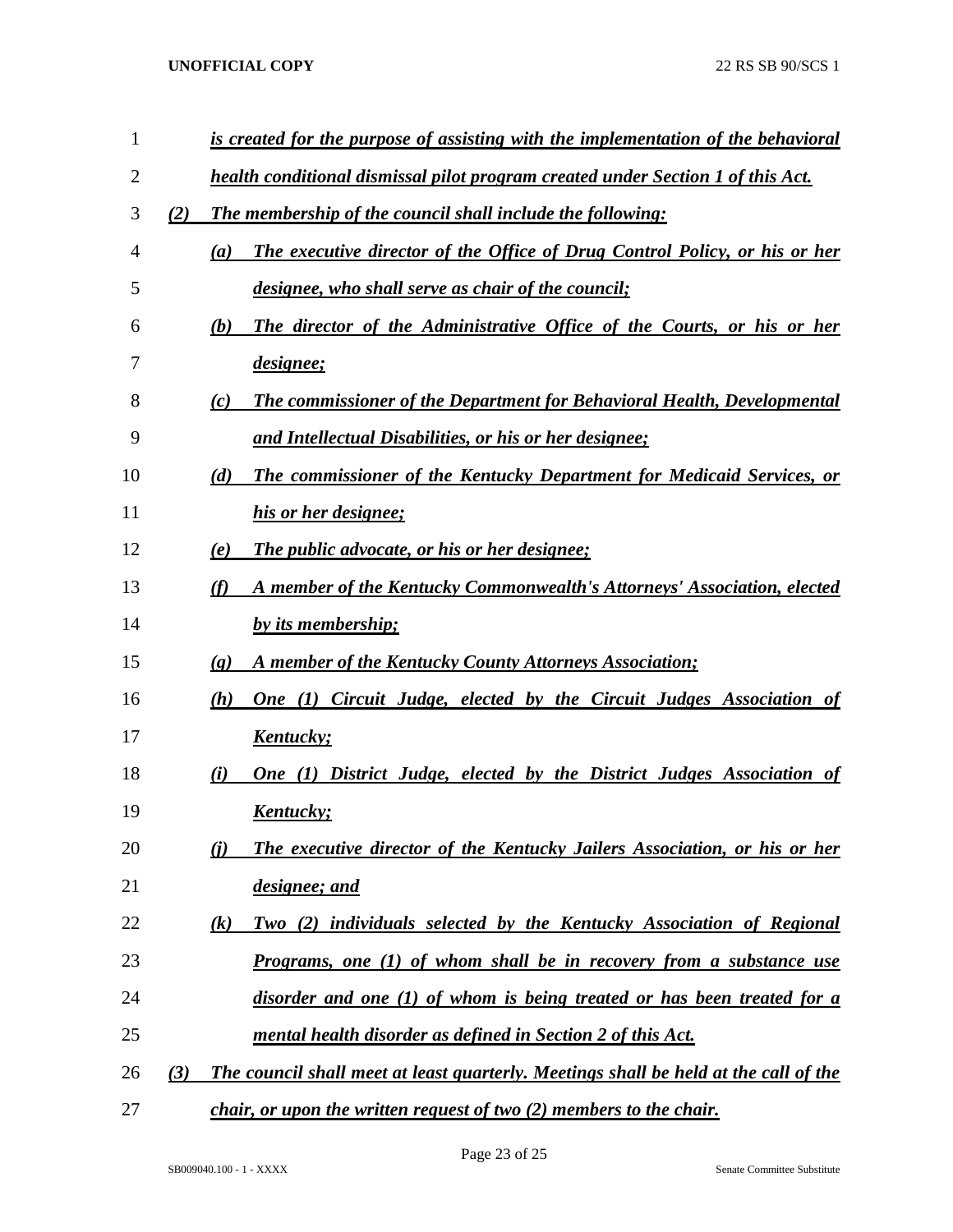| 1              | (4) | The council shall:                                                                     |
|----------------|-----|----------------------------------------------------------------------------------------|
| $\overline{2}$ |     | Oversee the implementation of the behavioral health conditional dismissal<br>(a)       |
| 3              |     | program pilot project;                                                                 |
| 4              |     | <b>Review the data collected by the Administrative Office of the Courts and</b><br>(b) |
| 5              |     | report to the Interim Joint Committee on Judiciary and the Governor by                 |
| 6              |     | October 1 of each year of the pilot project regarding:                                 |
| 7              |     | <b>Recommendations for any additional performance measures needed to</b><br>1.         |
| 8              |     | promote the success of the program;                                                    |
| 9              |     | Whether any action is necessary, including funding or legislation;<br>2.               |
| 10             |     | 3.<br>Recommendations for resolving any matters that reduce the                        |
| 11             |     | effectiveness of the program; and                                                      |
| 12             |     | Any additional information the council deems appropriate.<br>4.                        |
| 13             | (5) | Members shall not receive any additional compensation for their service on the         |
| 14             |     | council but shall be reimbursed for all necessary expenses.                            |
| 15             | (6) | The council shall be attached to the Justice and Public Safety Cabinet for             |
| 16             |     | <i><u>administrative purposes.</u></i>                                                 |
| 17             | (7) | The council shall terminate September 30, 2027, unless extended by the General         |
| 18             |     | Assembly.                                                                              |
| 19             |     | Section 11. KRS 197.020 is amended to read as follows:                                 |
| 20             | (1) | The Department of Corrections shall:                                                   |
| 21             |     | Promulgate administrative regulations for the government and discipline of<br>(a)      |
| 22             |     | the penitentiary, for the government and official conduct of all officials             |
| 23             |     | connected with the penitentiary, and for the government of the prisoners in            |
| 24             |     | their deportment and conduct;                                                          |
| 25             |     | Promulgate administrative regulations for the character of food and diet of the<br>(b) |
| 26             |     | prisoners; the preservation of the health of the prisoners; the daily cleansing of     |
| 27             |     | the penitentiary; the cleanliness of the persons of the prisoners; the general         |